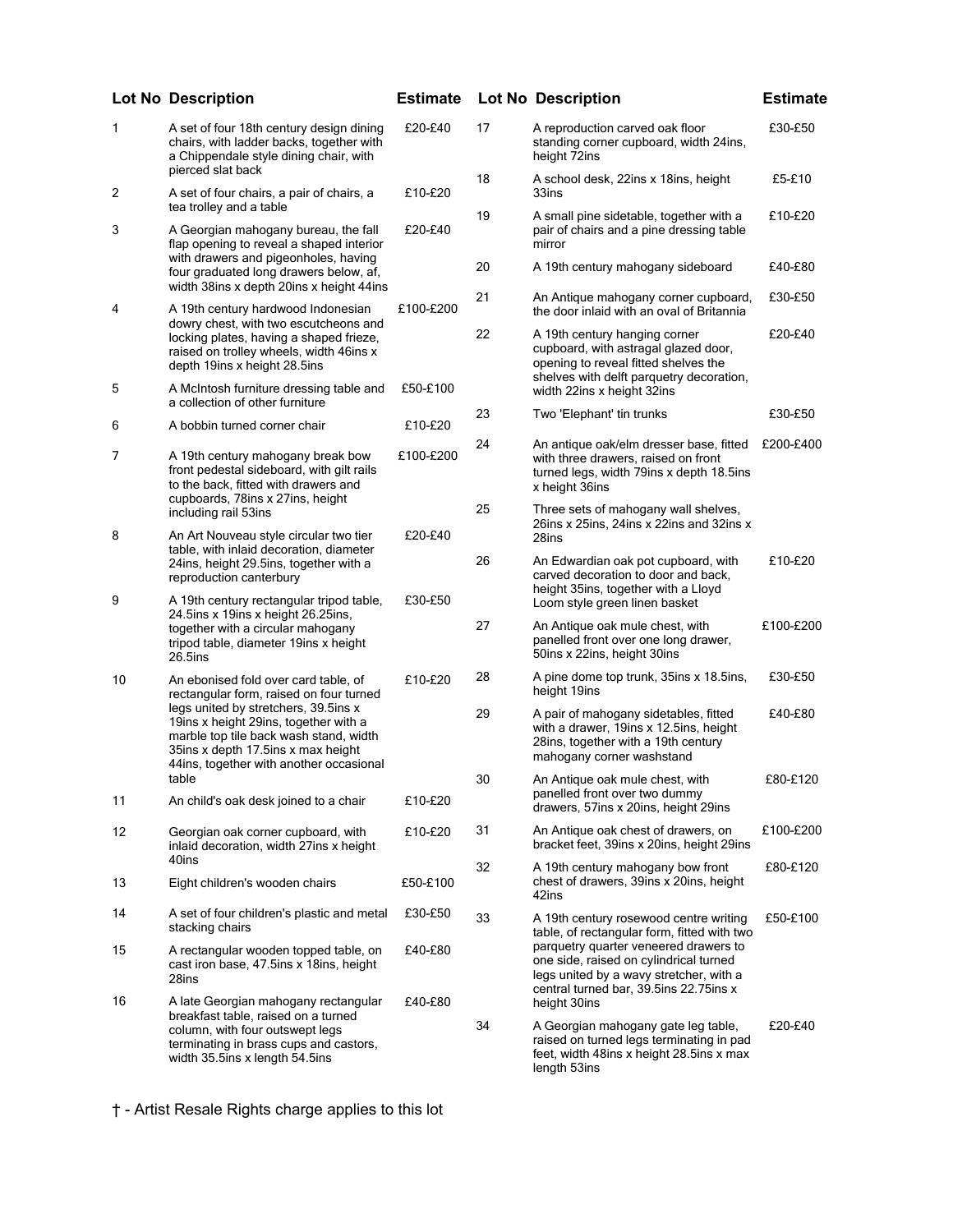|    | <b>Lot No Description</b>                                                                                                                                                              | <b>Estimate</b> |    | <b>Lot No Description</b>                                                                                                   | <b>Estimate</b> |
|----|----------------------------------------------------------------------------------------------------------------------------------------------------------------------------------------|-----------------|----|-----------------------------------------------------------------------------------------------------------------------------|-----------------|
| 35 | A mahogany twin pedestal dining table,<br>with brass inlay decoration, length 63ins<br>x width 38ins x height 29ins                                                                    | £15-£30         | 53 | A 'Warwick' three section glazed<br>bookcase, width 33ins x height 44ins x<br>depth 11ins                                   | £20-£40         |
| 36 | An oak drawer leaf dining table, 63ins x<br>36ins, height 30ins                                                                                                                        | £50-£100        | 54 | A 19th century mahogany drop leaf<br>table, raised on square tapering legs<br>terminating in brass caps and casters,        | £15-£30         |
| 37 | A collection of furniture, all af, to include<br>two dining tables, a buffet and a settee                                                                                              | £20-£40         |    | 62.5ins x 40ins, height 28ins                                                                                               |                 |
| 38 | A Warings mahogany dressing table,<br>with shield shaped mirror, the base<br>fitted with drawers around the kneehole,                                                                  | £20-£40         | 55 | A 19th century mahogany boxwood line<br>inlay over mantle mirror, with bevelled<br>plate, width 51ins x max height 23.5ins  | £20-£40         |
|    | width 48ins                                                                                                                                                                            |                 | 56 | A office letter tray together with with a<br>set of shelves                                                                 | £10-£20         |
| 39 | An Edwardian carved oak hall stand,<br>with pierced section above a<br>rectangular mirror, fitted with a glove                                                                         | £20-£40         | 57 | Three 19th century and later chairs                                                                                         | £10-£20         |
| 40 | box and stick stands, height 79ins,<br>width 29.5ins, depth 11ins                                                                                                                      | £10-£20         | 58 | A painted green buffet, raised on turned<br>supports, with painted gilt decoration,<br>and two drawers, width 32ins x depth | £10-£20         |
|    | An Edwardian oak sideboard, fitted with<br>cupboards and applied decoration,                                                                                                           |                 |    | 16.5ins x height 29ins                                                                                                      |                 |
|    | raised on turned legs, width 54ins,<br>height 44ins, depth 21ins                                                                                                                       |                 | 59 | Details at time of sale                                                                                                     |                 |
| 41 | A 19th century dressing table mirror, of<br>carved end supports, the base fitted                                                                                                       | £10-£20         | 60 | A collection of sticks, together with a<br>fencer's foil                                                                    | £10-£20         |
|    | with drawers, height 38ins, width 42ins,<br>together with a carved wall cabinet,<br>inset with three mirrors                                                                           |                 | 61 | An Eastern design rug, 73ins x 105ins                                                                                       | £50-£100        |
| 42 | Two white cupboards and a white chest                                                                                                                                                  | £10-£20         | 62 | An Eastern design rug, 115ins x 78ins                                                                                       | £50-£100        |
|    | of drawers                                                                                                                                                                             |                 | 63 | A wood and metal bound suitcase,<br>$27$ ins x $17$ ins x $9.5$ ins                                                         | £5-£10          |
| 43 | A collection of household furniture, to<br>include tables, chairs, cabinet etc.                                                                                                        | £20-£40         | 64 | Two wrought iron stands, one with<br>adjustable tray                                                                        | £10-£20         |
| 44 | An Edwardian mirror door wardrobe,<br>with carved decoration, width 47ins x<br>height 83ins, together with a<br>matching oak dressing table, width                                     | £50-£100        | 65 | An oak box, 20ins x 18.75ins x height<br>10ins                                                                              | £10-£20         |
| 45 | 42ins x depth 19ins x height 68ins<br>An early 20th century oak desk of                                                                                                                | £20-£40         | 66 | A carved oak corner cupboard, the door<br>opening to reveal shelves, width 23ins x<br>height 24ins                          | £10-£20         |
|    | rectangular form, fitted with one central<br>drawer above a kneehole, with two<br>drawers to each side, raised on square<br>tapering legs, width 54ins x depth 28ins<br>x height 30ins |                 | 67 | A wicker hamper                                                                                                             | £5-£10          |
|    |                                                                                                                                                                                        |                 | 68 | A trunk together with a tin trunk                                                                                           | £5-£10          |
| 46 | A Tensai turntable and an Akai stereo<br>receiver, housed in a converted 19th<br>century mahogany commode, together                                                                    | £20-£40         | 69 | Three canes, with horn handles, one<br>stamped with a name and Kandersteg,<br>Gemmi Pass                                    | £50-£100        |
|    | with a pair of Goodmans speakers                                                                                                                                                       |                 | 70 | Three mirrors                                                                                                               | £5-£10          |
| 47 | A coopered oak jardiniere, on stand                                                                                                                                                    | £15-£30         | 71 | An Edwardian mahogany long case                                                                                             | £50-£100        |
| 48 | A pine hanging plate rack                                                                                                                                                              | £10-£20         |    | clock, with circular dial and glazed door<br>with Westminster chimes, height 80ins<br>(35160)                               |                 |
| 49 | An Eastern design rug, 37ins x 84ins                                                                                                                                                   | £30-£50         | 72 | A Jacques croquet set                                                                                                       | £10-£20         |
| 50 | A large Chinese wool wash rug, with<br>floral decoration to a mustard ground,<br>166ins x 121ins                                                                                       | £30-£50         | 73 | Details at time of sale                                                                                                     |                 |
| 51 | An Eastern design cushion framed                                                                                                                                                       | £40-£60         | 74 | Details at time of sale                                                                                                     |                 |
|    | mirror, with bevelled plate, 23ins x<br>29ins                                                                                                                                          |                 | 75 | Details at time of sale                                                                                                     |                 |
| 52 | An Eastern design mirror, with carved<br>fret decoration to the top, 31ins x 23ins                                                                                                     | £30-£50         | 76 | A circular stone base, diameter 22ins                                                                                       | £5-£10          |

|    | <b>Lot No Description</b>                                                                                                                             | <b>Estimat</b> |
|----|-------------------------------------------------------------------------------------------------------------------------------------------------------|----------------|
| 53 | A 'Warwick' three section glazed<br>bookcase, width 33ins x height 44ins x<br>depth 11ins                                                             | £20-£40        |
| 54 | A 19th century mahogany drop leaf<br>table, raised on square tapering legs<br>terminating in brass caps and casters,<br>62.5ins x 40ins, height 28ins | £15-£30        |
| 55 | A 19th century mahogany boxwood line<br>inlay over mantle mirror, with bevelled<br>plate, width 51ins x max height 23.5ins                            | £20-£40        |
| 56 | A office letter tray together with with a<br>set of shelves                                                                                           | £10-£20        |
| 57 | Three 19th century and later chairs                                                                                                                   | £10-£20        |
| 58 | A painted green buffet, raised on turned<br>supports, with painted gilt decoration,<br>and two drawers, width 32ins x depth<br>16.5ins x height 29ins | £10-£20        |
| 59 | Details at time of sale                                                                                                                               |                |
| 60 | A collection of sticks, together with a<br>fencer's foil                                                                                              | £10-£20        |
| 61 | An Eastern design rug, 73ins x 105ins                                                                                                                 | £50-£100       |
| 62 | An Eastern design rug, 115ins x 78ins                                                                                                                 | £50-£100       |
| 63 | A wood and metal bound suitcase,<br>27ins x 17ins x 9.5ins                                                                                            | £5-£10         |
| 64 | Two wrought iron stands, one with<br>adjustable tray                                                                                                  | £10-£20        |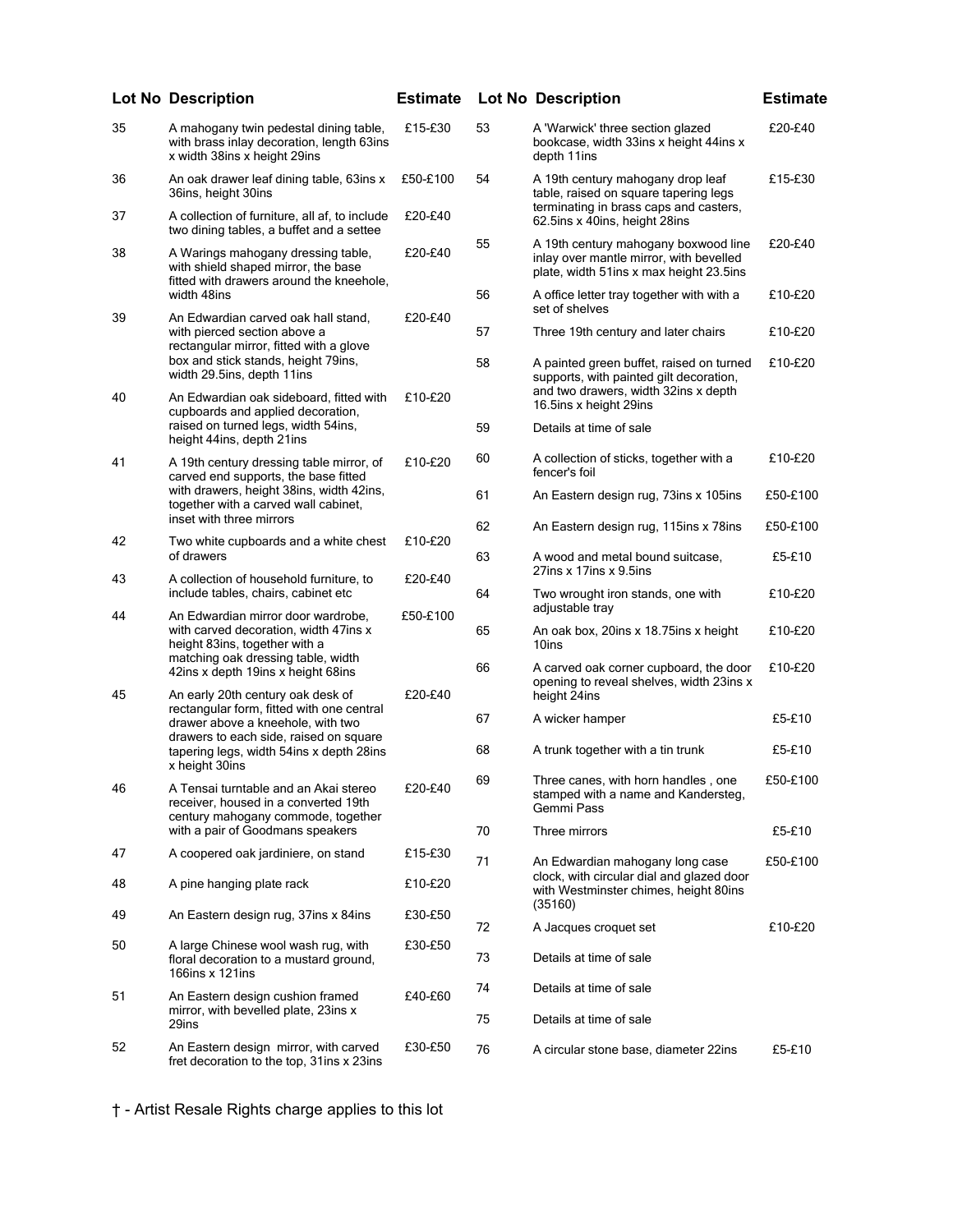|    | Lot No Description                                                                                               | <b>Estimate</b> |     | Lot No Description                                                                                                                                                         | <b>Estimate</b> |
|----|------------------------------------------------------------------------------------------------------------------|-----------------|-----|----------------------------------------------------------------------------------------------------------------------------------------------------------------------------|-----------------|
| 77 | Details at time of sale                                                                                          |                 | 99  | The Environs of Dublin, a coloured<br>map, 10.5ins x 14ins, together with The                                                                                              | £40-£80         |
| 78 | Details at time of sale                                                                                          |                 |     | Century Atlas Europe map, 11ins x<br>15ins                                                                                                                                 |                 |
| 79 | Details at time of sale                                                                                          |                 | 100 | A Shearer, oil on board, portrait of a<br>woman, 17.5ins x 13ins                                                                                                           | £10-£20         |
| 80 | Allan Davidson, oil on board, old<br>woman with shawl in a shop, 11ins x<br>8.5ins                               | £400-£600       | 101 | A New and Accurate Map of Europe,<br>drawn from the best authorities by<br>Thomas Bowen 1777, 13.5ins x 17ins                                                              | £80-£120        |
| 81 | A Regency design gilt wall mirror,<br>decorated with an eagle and swags,<br>mirror plate 14ins x 7.5ins          | £40-£80         | 102 | Aubrey Phillips, two pastels, Malvern<br>Hills and Tewkesbury houses, 9.75ins x<br>14ins and 10ins x 13.75ins                                                              | £20-£40         |
| 82 | A 20th century oil on canvas, view<br>across water to town and mountains,<br>signed and dated, 13.5ins x 17.5ins | £10-£20         | 103 | Bryan Brooke, watercolour, town scene,<br>$22.5$ ins x 19ins                                                                                                               | £5-£10          |
| 83 | A small oak framed wall mirror, with<br>gallery over, overall size 13.5ins x 13ins                               | £10-£20         | 104 | A collection of prints, to include Irish<br>water spaniel, etc.                                                                                                            | £10-£20         |
| 84 | Reynolds, oil on canvas, harbour<br>scene, 16ins x 19ins - paint lose in                                         | £10-£20         | 105 | A Muspratt, oil on canvas, portrait of a<br>woman, 16.5ins x 14ins                                                                                                         | £20-£40         |
| 85 | areas<br>A collection of sporting prints, to include<br>Snaffles                                                 | £10-£20         | 106 | A 19th century watercolour, study of a<br>butterfly, 5.5ins x 6.5ins, together with a<br>Durer print of an owl, Gilbert, limited<br>edition print of cats and Karen Jones, | £100-£200       |
| 86 | Two modern oil on canvas's, landscape<br>24ins x 35ins and still life 21ins x<br>$15.5$ ins                      | £5-£10          |     | watercolour, Driving in Dust, 11ins x<br>15ins                                                                                                                             |                 |
| 87 | A mahogany framed fret cut wall mirror,                                                                          | £20-£40         | 107 | Details at time of sale                                                                                                                                                    |                 |
| 88 | overall size 37.5ins x 21ins<br>K Schofield, oil on canvas, figure in                                            | £30-£50         | 108 | W B Henley, watercolour, Llyn Ogwen,<br>10ins $x$ 14ins                                                                                                                    | £20-£30         |
|    | boat on water, 10ins x 17.5ins                                                                                   |                 | 109 | Herbert Truman, watercolour, seagulls,<br>sand and sea, 10ins x 13ins                                                                                                      | £20-£40         |
| 89 | Details at time of sale                                                                                          |                 | 110 | Eveleen Lewis, watercolour, A                                                                                                                                              | £10-£20         |
| 90 | Details at time of sale                                                                                          |                 |     | Summers Day Nr. Arundel Sussex,<br>9.5ins x 13.5ins                                                                                                                        |                 |
| 91 | Peter John Ffoulkes Hartley,<br>watercolour, Disturbed, pheasant in<br>flight, 13.5ins x 20.5ins                 | £20-£4,010      | 111 | A 19th century watercolour, deer in<br>parkland, 9ins x 12.5ins, together with<br>various other decorative prints and                                                      | £20-£30         |
| 92 | Peter Scott, colour print, geese in flight,<br>signed in pencil, 16ins x 22ins                                   | £10-£20         |     | watercolour                                                                                                                                                                |                 |
| 93 | George Burton, watercolour, 14ins x<br>18ins, together with another similar                                      | £10-£20         | 112 | John Uht, watercolour, Flower Pickers,<br>two men with donkeys carrying baskets<br>of flowers, 9ins x 12ins                                                                | £40-£60         |
| 94 | larger watercolour, 17.5ins x 29ins<br>Details at time of sale                                                   |                 | 113 | A banjo barometer                                                                                                                                                          | £50-£100        |
| 95 | Grahame W Baxter, limited edition print,<br>Ryder Cup 2006, signed by lan                                        | £5-£10          | 114 | Attributed to Balthazar Denner two oils<br>on wooden panels, portraits of men,<br>one reading a book, 4ins x 3.5ins                                                        | £80-£120        |
| 96 | Woosnam, 20ins x 26ins<br>Charles Willmott, limited edition print,<br>study of a girl, 21ins x 14ins             | £5-£10          | 115 | A pair of watercolours, still lives of fruit<br>and one of flowers, 3ins x 5ins                                                                                            | £5-£10          |
| 97 | Brian Bowhill, mixed media with                                                                                  | £10-£20         | 116 | A Viennese style regulator wall clock,<br>height 36ins                                                                                                                     | £15-£30         |
|    | material, two naked females, 17ins x<br>29ins, together with a black and white<br>abstract                       |                 | 117 | A Royal Worcester circular wall plate,<br>decorated with flowers, the reverse<br>inscribed M C Jollin, diameter 14ins -                                                    | £30-£50         |
| 98 | G V Arnold, pair of oil on canvas,<br>Eastern street scenes, 9.5ins x 6.5ins                                     | £40-£80         |     | Scratches to painted edge but<br>otherwise ok                                                                                                                              |                 |
|    |                                                                                                                  |                 | 118 | An Edwardian oak barometer, height<br>27.5ins                                                                                                                              | £15-£30         |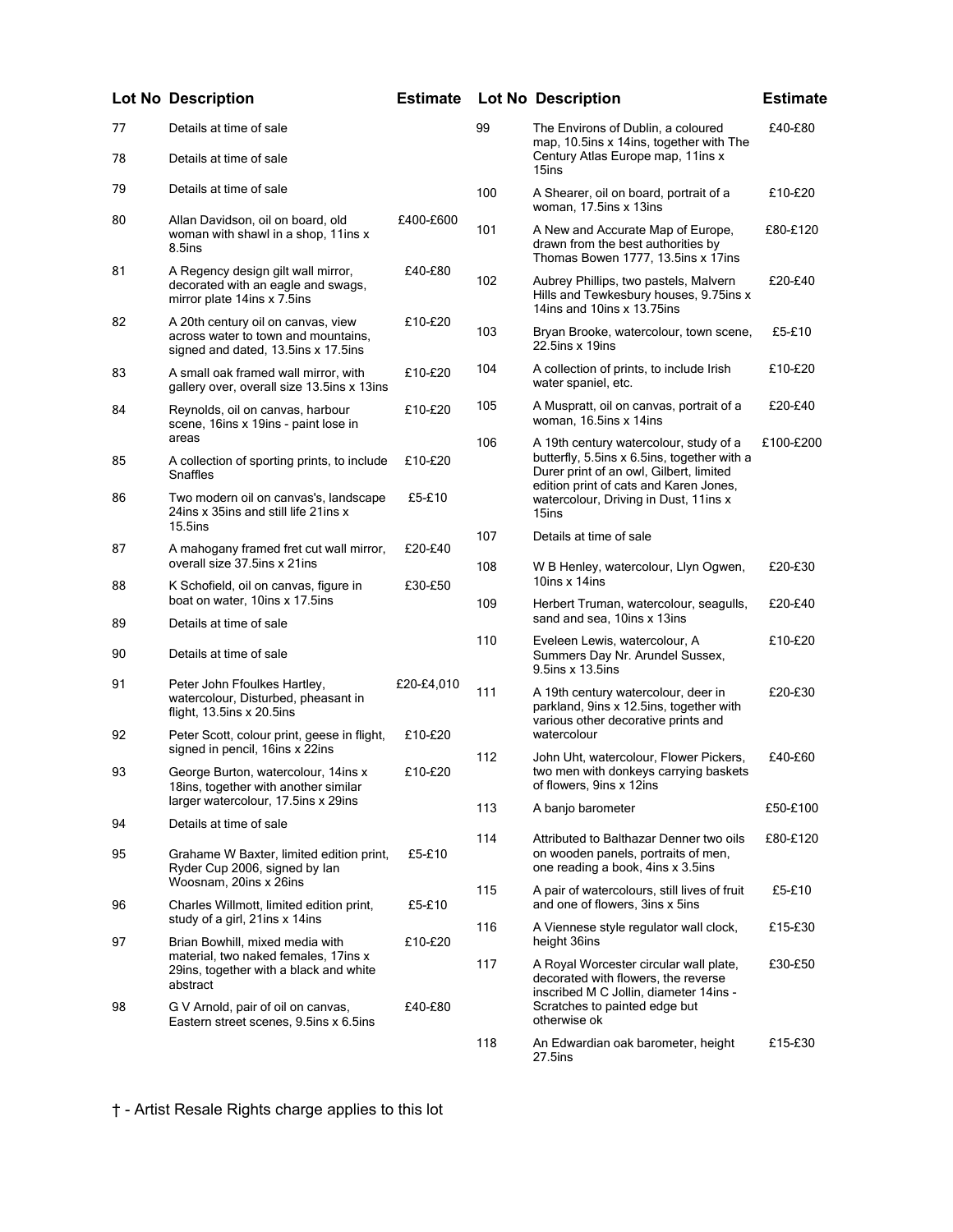|     | <b>Lot No Description</b>                                                                                                                               | <b>Estimate</b> |     | <b>Lot No Description</b>                                                                                                                          | <b>Estimate</b> |
|-----|---------------------------------------------------------------------------------------------------------------------------------------------------------|-----------------|-----|----------------------------------------------------------------------------------------------------------------------------------------------------|-----------------|
| 119 | An Oriental framed embroidery, 12ins x<br>11ins                                                                                                         | £5-£10          | 137 | R Ash, A 19th century gilt metal sextant, £200-£300<br>with various lenses, with wooden grip,                                                      |                 |
| 120 | K.C 1906, watercolour, view across<br>water with HMS Leviather, 7.5ins x                                                                                | £5-£10          |     | engraved with makers name, in fitted<br>mahogany box                                                                                               |                 |
| 121 | 10ins<br>A Wright, pair of oil on boards,<br>landscapes, 15ins x 9.5ins and 10ins x<br>15ins                                                            | £20-£40         | 138 | A set of four Selkirk glass Peter<br>Holmes, pond life, limited edition<br>paperweights, boxed with certificates<br>- please note revised estimate | £400-£600       |
| 122 | A collection of prints and pictures                                                                                                                     | £5-£10          | 139 | Two mid century Chinese hexagonal<br>lobed tea bowls, one decorated with<br>butterflies and insects, the other with                                | £20-£40         |
| 123 | R.A. watercolour of a man reclining in<br>chair smoking a pipe with a cello, 7ins x<br>10ins, together with with another of a<br>couple, 11ins x 5.5ins | £5-£10          | 140 | birds, both boxed<br>A pair of Victorian cranberry glass bells, £150-£250<br>with blue and red air twist handles,                                  |                 |
| 124 | A 19th century watercolour, Continental<br>scene with figures, animals and<br>buildings by water, 6.25ins x 9ins                                        | £20-£40         |     | height 9ins, together with another bell,<br>with wrythen moulded body and handle,<br>height 12.25ins                                               |                 |
| 125 | E J L, watercolour, figures and<br>buildings, dated '76, 9.5ins x 6.25ins                                                                               | £20-£40         | 141 | Leroy, an oval portrait of Miss Stowe, in<br>gilt metal frame, overall diameter 4ins                                                               | £40-£60         |
| 126 | J F Supple, watercolour, beach scene,<br>$8$ ins x $13.5$ ins                                                                                           | £40-£80         | 142 | A Royal Worcester comport, decorated<br>with roses, af, diameter 9ins - Cracked                                                                    | £10-£20         |
| 127 | H Clifton, oil on canvas, still life, 9.5ins<br>x 7ins, together with a colour print                                                                    | £5-£10          | 143 | An Indian mask together with an African<br>tribal mask                                                                                             | £50-£100        |
| 128 | Christopher Hope, gouache, still life,<br>10.5ins x 7ins                                                                                                | £5-£10          | 144 | P Rusere, carved stone statue, height<br>11ins                                                                                                     | £10-£20         |
| 129 | Martin, oil on board, figures in park with<br>buildings beyond, 7.5ins x 9.5ins                                                                         | £20-£40         | 145 | A Vandermark Merritt limited edition<br>vase, with cased violet clematis, height<br>7ins, signed to the base                                       | £50-£80         |
| 130 | A signed Hanslip Fletcher print, College £100-£150<br>from the Lake, 7.5ins x 10.5ins                                                                   |                 | 146 | A Chinese carved and pierced<br>soapstone candlestick, formed as an                                                                                | £40-£60         |
| 131 | A Victorian tin plate magic lantern,<br>together with a collection of coloured<br>glass slides                                                          | £40-£60         |     | immortal seated on a dragon, mounted<br>on a wooden base, height 7.5ins                                                                            |                 |
| 132 | A Black Forest jewellery box, the rising<br>lid surmounted by carved birds, opening                                                                     | £60-£90         | 147 | Four continental cherub models, the<br>four seasons, crack to one wing,<br>heights 6ins and down                                                   | £30-£50         |
|     | to reveal swing out trays, height 8ins x<br>width 9.5ins                                                                                                |                 | 148 | A slate, marble and gilt metal mantel<br>clock, height 14ins                                                                                       | £10-£20         |
| 133 | A pair of Cote D'Ivoire Senufo carved<br>wooden diviners statuettes, heights<br>8.75ins and 7.5ins                                                      | £30-£50         | 149 | A Royal Worcester pink ground vase,<br>decorated with a view Worcester<br>with the cathedral from Diglis weir,                                     | £200-£400       |
| 134 | A pair of Cote D'Ivoire Senufo Poro<br>Society carved wooden speaking tubes,                                                                            | £30-£50         |     | height 8.75ins - Rubbing to gilding but<br>otherwise ok                                                                                            |                 |
|     | height 7.5ins                                                                                                                                           |                 | 150 | Atlas of the English Counties                                                                                                                      | £5-£10          |
| 135 | A collection of miniature furniture, to<br>include a mahogany bureau, the fall flap<br>opening to reveal a fitted interior with                         | £40-£60         | 151 | A cased pair of Hollandia 10x50<br>binoculars                                                                                                      | £20-£40         |
|     | four drawers below, raised on bracket<br>feet, height 3.5ins, a twin pedestal<br>writing table with drawers, having                                     |                 | 152 | A collection of cased flatware, to<br>include tea knives and other flatware                                                                        | £10-£20         |
|     | gadroon border and raised on bracket<br>feet, width 5ins x depth 2.5ins x height<br>2.75ins, a single chair, and a bone<br>mounted single chair         |                 | 153 | A pair of pressed glass ships decanters,<br>together with a pair of wall plates,<br>another plate and a cylindrical covered<br>jar                 | £10-£20         |
| 136 | A Ferranti meter, measuring in Volts<br>and Ampheres                                                                                                    | £5-£10          | 154 | A Lalique bird, surmounted on a domed £100-£200<br>pedestal, width 4.75ins - The beak is<br>rough to touch but thought to be the<br>moulding line  |                 |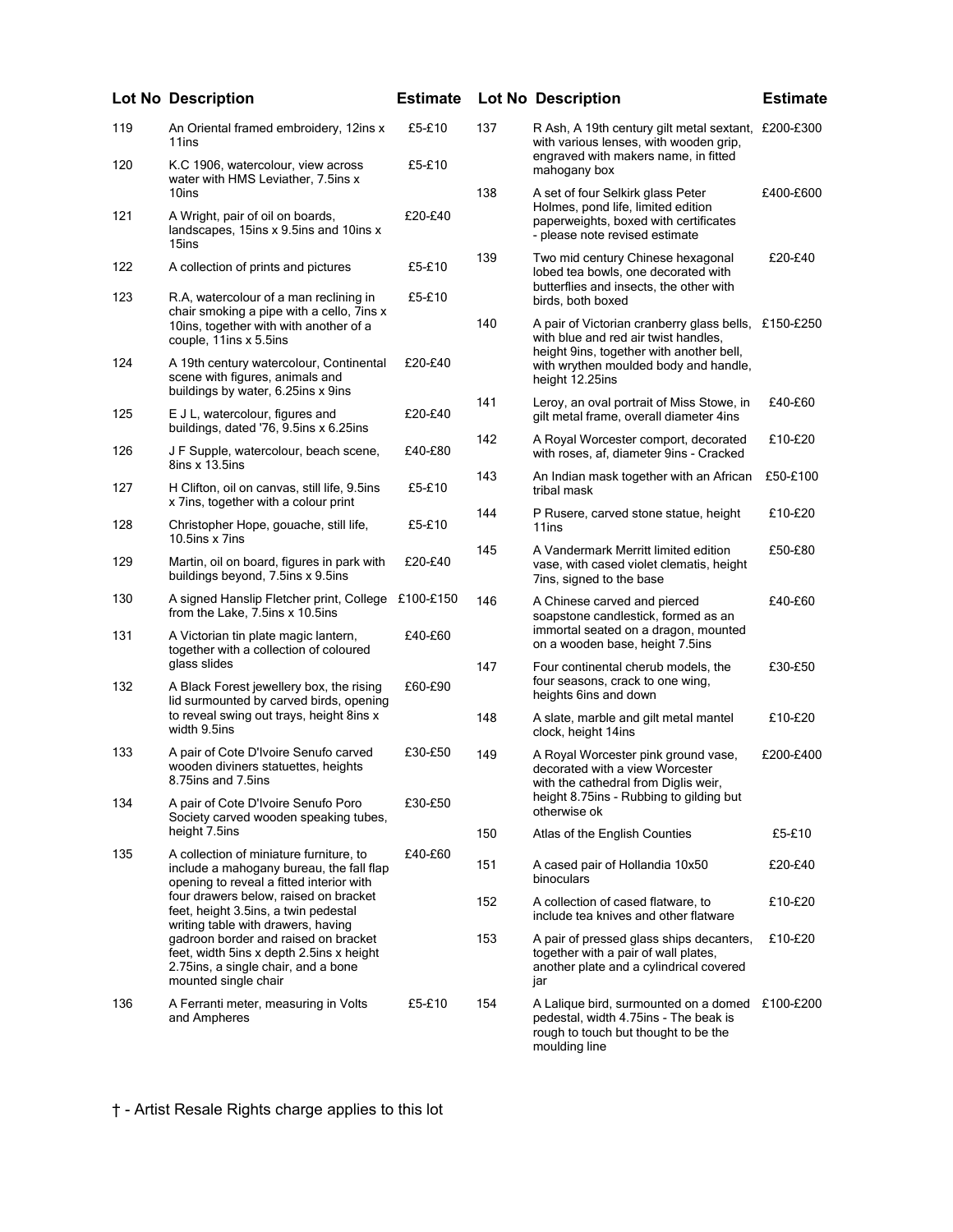|     | <b>Lot No Description</b>                                                                                                                                     | <b>Estimate</b> | Lo         |
|-----|---------------------------------------------------------------------------------------------------------------------------------------------------------------|-----------------|------------|
| 155 | A Victorian vase of flowers, under a<br>glass dome, overall height 22.5ins                                                                                    | £5-£10          | 174        |
| 156 | A pair of Chinese style dishes,<br>decorated with Dragons                                                                                                     | £10-£20         | 175        |
| 157 | No lot                                                                                                                                                        | £30-£50         | 176        |
| 158 | A Beswick model, of a seated cat,<br>height 4ins - Good condition                                                                                             | £10-£20         | 177        |
| 159 | A Carlton Ware ashtray, jewelled with<br>birds and flowers to a dark blue ground,<br>diameter 4.5ins - Crazed but in good<br>condition                        | £10-£20         |            |
| 160 | A collection of Royal Albert Old Country<br>Rose china                                                                                                        | £40-£60         | 178        |
| 161 | A pair of Oriental vases, with embossed<br>decoration, height 14ins                                                                                           | £30-£50         | 179        |
| 162 | A set of six pottery tiles, printed in green<br>with flowers and scrolls, 6ins x 6ins                                                                         | £10-£20         | 180        |
| 163 | A collection of old penny's                                                                                                                                   | £10-£20         |            |
| 164 | A mid 18th century silver dessert<br>spoon, London 1731, together with a<br>silver teaspoon, Sheffield 1841, and a<br>quantity of dinner knives               | £30-£50         | 181        |
| 165 | A large Royal Doulton blue children's<br>vase, decorated with two girls under a<br>tree, possibly an exhibition piece,<br>restoration to neck, height 25.5ins | £200-£400       | 182        |
| 166 | An Oriental vase, height 8ins                                                                                                                                 | £10-£20         | 183        |
| 167 | A Royal Doulton blue flambé children's<br>vase, decorated with a young girl and<br>child with basket of flowers in all around<br>landscape, height 13.5ins    | £300-£500       | 184<br>185 |
| 168 | A pair of Royal Doulton blue vases,<br>decorated with children in an all around<br>landscape, height 4ins                                                     | £200-£400       | 186        |
| 169 | A carved onyx model, of a head                                                                                                                                | £10-£20         |            |
| 170 | Two Royal Worcester candle snuffers.<br>modelled as the Monk and Mandarina,<br>restored - Mandarina has restoration to<br>hat, the monk is ok                 | £30-£50         | 187        |
| 171 | A Staffordshire advertising figure, in the                                                                                                                    | £60-£90         | 188        |
|     | form of a smoking Mansion House<br>dwarf, cigarette missing, height 12ins -<br>crack to arm, overall crazing, large<br>chips to base, marks to other arm      |                 | 189        |
| 172 | A pair of Royal Doulton blue children's<br>vases, with children playing blind man's<br>buff around a tree, height 10ins                                       | £300-£500       |            |
| 173 | A collection of costume jewellery,<br>including Scottish brooches, silver<br>examples etc                                                                     | £200-£400       | 190        |
| 174 | Two Denby serving plates, decorated<br>with hearts, diameter 14ins and 12ins,<br>together with a glass vase and glass<br>bowl                                 | £20-£40         | 191        |

14 A collection of old coins, mainly English, in a mahogany case £5-£10 A 19th century cased precision microscope no.775, by Flatters and Garnett, Manchester, in mahogany box £150-£250 A Cheavin's World Renowned Filter, with cover and tap, height 18ins £15-£30 A Royal Worcester plate, decorated with roses by M Hunt, cracked, diameter 10.5ins, together with another Royal Worcester plate decorated with fruit by H Price, diameter 9ins and four other Royal Worcester plates decorated with flowers £20-£40 A boxed Pelham puppet Poodle, together with two others including Mitzi £5-£10 A collection of silver plated flatware £10-£20 A model of an Aston Martin, together with a cased Royal Crown Derby jug and bowl, other model cars and a decanter £20-£40 Three military bugles, George Potter & Co Aldershot, Middlesex Regiment and a German example, together with two tins £50-£100 A collection of ceramics, to include a Crown Ducal jug, Geobels dog, Beswick dog, Meakin etc £20-£40 183 A collection of smoking items, to include £50-£100 pipes etc A collection of Honda motorbike brochures, and others £10-£20 After Dupray, black and white etching, Military scene with drummers, unframed, 7ins x 9.75ins £10-£20 Two sets of drawers, containing costume jewellery £10-£20 A Minton porcelain covered vase, decorated in gilt to a pink ground, with gold wreath handles, on a circular pedestal foot, af, height 17ins £10-£20 A Steiff plush dog, Cockie, together with a Steiff bear and a Steiff suitcase £30-£50 A silver plated WW2 Third Reich Luftwaffe Honour goblet, Luftwaffe Ehrenpokale für Besondere Leistungen im Luftkrieg, awarded to Lieutenant Friedrich Dahn am 18.5.42, marked to underside Feinsilber Alpaka Auflage, Joh. Wagner & Sohn, height 8.25ins £150-£300 Five Royal Worcester candlesnuffers, Toby, Mr Caudle, Punch, Budge and Mrs Caudle £30-£50 Two framed W E Powell prints, a Worcester candelabrum branch, flowers £5-£10

and leaves

† - Artist Resale Rights charge applies to this lot

**Lot No Description Estimate Lot No Description Estimate**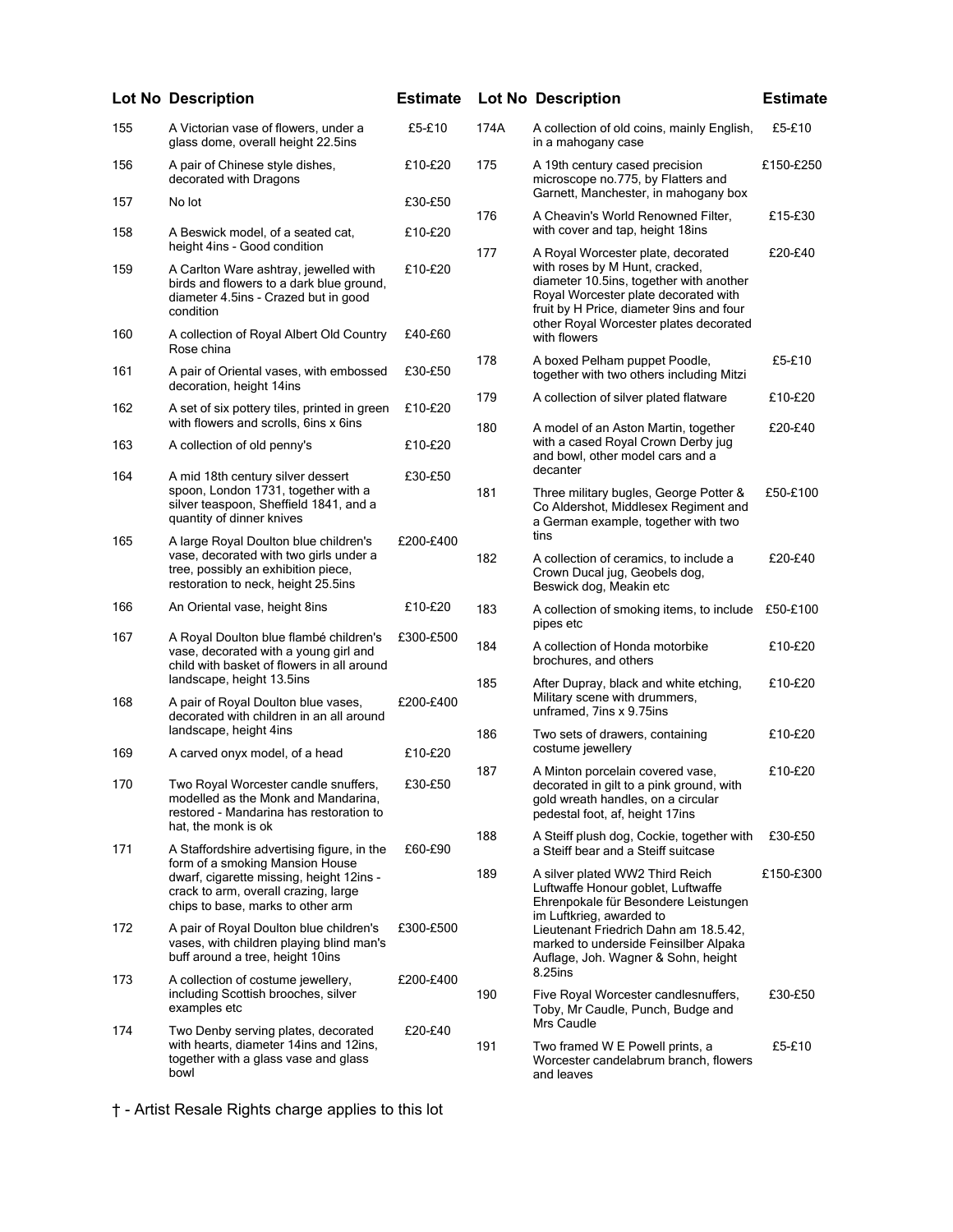|     | <b>Lot No Description</b>                                                                                            | <b>Estimate</b> |     | <b>Lot No Description</b>                                                                                                                                              | <b>Estimate</b> |
|-----|----------------------------------------------------------------------------------------------------------------------|-----------------|-----|------------------------------------------------------------------------------------------------------------------------------------------------------------------------|-----------------|
| 192 | Two Queens Silver Jubilee models of<br>the coach and horses                                                          | £10-£20         | 212 | A collection of items, to include Hummel<br>figures, glass candlesticks, 19th century                                                                                  | £10-£20         |
| 193 | A metal letter rack, with classical<br>details, together with a porcelain lamp                                       | £10-£20         |     | French transfer printed plates and other<br>decorative china and glass                                                                                                 |                 |
| 194 | base of a girl by a tree                                                                                             | £20-£30         | 213 | A collection of items to include old<br>telephones etc                                                                                                                 | £10-£20         |
|     | A leather covered case, containing<br>costume jewellery, gloves etc                                                  |                 | 214 | Two boxes of assorted items, to include<br>stainless steel serving items, ceramic                                                                                      | £10-£20         |
| 195 | A collection of Royal commemorative<br>china, to include cups, saucers and<br>plates, together with other porcelain  | £20-£40         | 215 | pigs etc<br>A box of silver plate, to include flatware,                                                                                                                | £10-£20         |
| 196 | A collection of items, to include brass                                                                              | £40-£60         |     | tea pot, cased spoons, etc.                                                                                                                                            |                 |
|     | pocket watch cases, a hallmarked silver<br>christening spoon and fork, costume<br>jewellery, babies rattle, etc      |                 | 216 | A box to include two coffee sets, table<br>mats, etc                                                                                                                   | £5-£10          |
| 197 | A collection of boxed Hornby Dublo and<br>other boxed toys                                                           | £30-£50         | 217 | A pair of large silver coloured<br>candelabra, height 32ins                                                                                                            | £20-£40         |
| 198 | A group of medical related items, to<br>include medicine spoons, bottles,<br>instruments etc                         | £50-£100        | 218 | An oval porcelain pierced basket,<br>supported by two cherubs, together with<br>another bowl with frilly edge and<br>encrusted with hops and an oval<br>modern planter | £50-£100        |
| 199 | A box of teaware, to include trio sets,<br>Old Toby, Minton, Coalport, Royal<br>Albert, etc.                         | £30-£50         | 219 | Five tribal arrows with steel ends and<br>feather flights                                                                                                              | £50-£100        |
| 200 | A box of fireplace ornaments, together<br>with metalware, etc.                                                       | £20-£40         | 220 | An African mbira musical instrument                                                                                                                                    | £100-£200       |
| 201 | A collection of 19th century and later<br>porcelain, to include jugs, plates etc                                     | £5-£10          | 221 | Three African (Tanzanian) vessels                                                                                                                                      | £100-£200       |
| 202 | A box of assorted porcelain, to include<br>19th century cups and saucers, a Laura<br>Knight commemorative mug, etc   | £5-£10          | 222 | A Continental pottery vase, decorated<br>in the Iznik style with flower heads,<br>height 9.5ins                                                                        | £5-£10          |
| 203 | A collection of Meccano magazines                                                                                    | £10-£20         | 223 | Details at time of sale                                                                                                                                                |                 |
| 204 | A box of assorted china and glass                                                                                    | £5-£10          | 224 | A large collection of dolls house<br>furniture and dolls                                                                                                               | £20-£40         |
| 205 | A box of tribal and wooden items, to<br>include goblets, carved horn birds,                                          | £20-£40         | 225 | A Negretti & Zambra London lacquered<br>telescope, with stand, in a wooden box                                                                                         | £50-£100        |
|     | figures, condiments, etc.                                                                                            | £20-£40         | 226 | 5 Beatrix Pottery paperback books,<br>published by The Daily Telegraph,                                                                                                | £20-£40         |
| 206 | A box of assorted items, to include<br>watches, jewellery etc                                                        |                 |     | together with a Royal Albert model John<br>Joiner and a Royal Doulton Mr                                                                                               |                 |
| 207 | A collection of Royal Worcester<br>Evesham tableware, together with<br>collectors plates etc                         | £10-£20         | 227 | <b>Bunnykins</b><br>Four Beswick Beatrix Potter figures, all                                                                                                           | £40-£80         |
| 208 | A box of ephemera relating to the<br>Bristol Rolls Royce factory, to include                                         | £20-£40         |     | with lustre backstamps, Jemima<br>Puddleduck. Tailor of Gloucester.<br>Squirrel Nutkin and Mr Jeremy Fisher                                                            |                 |
|     | Jaguar and Austin car signs, Rolls<br>Royce engine plates, etc.                                                      |                 | 228 | A Royal Worcester blush ivory pot,<br>decorated with floral sprays, shape                                                                                              | £20-£40         |
| 209 | A box of assorted items, to include a<br>glass fishing net weight, a Crown<br>Devon Fieldings John Peel musical jug, | £10-£20         | 229 | number 1880, height 3.75ins<br>L Casella, An Antique pocket compass<br>and sun dial, with gilt metal case and                                                          | £200-£300       |
| 210 | etc<br>A box of assorted tea cups, saucers,<br>plates, bowls etc                                                     | £10-£20         |     | silvered dials, marked L Casella, Maker<br>to the Admiralty London, in leather<br>covered case                                                                         |                 |
| 211 | A J Shoolbred & Co cased sewing<br>machine, with gilt decoration and inlaid<br>case                                  | £10-£20         |     |                                                                                                                                                                        |                 |

## ection of items, to include Hummel s, glass candlesticks, 19th century ch transfer printed plates and other ative china and glass<sup></sup> £10-£20 ection of items to include old hones etc £10-£20 20xes of assorted items, to include ess steel serving items, ceramic  $etc.$ £10-£20 of silver plate, to include flatware, ot, cased spoons, etc. £10-£20 to include two coffee sets, table etc £5-£10 of large silver coloured elabra, height 32ins £20-£40 ral porcelain pierced basket, orted by two cherubs, together with er bowl with frilly edge and sted with hops and an oval ern planter £50-£100 ribal arrows with steel ends and er flights £50-£100 rican mbira musical instrument £100-£200 2200 African ( Tanzanian) vessels £100-£200 ntinental pottery vase, decorated Iznik style with flower heads, ht 9.5ins £5-£10 Is at time of sale je collection of dolls house *i* re and dolls £20-£40

- gretti & Zambra London lacquered <sub>c</sub>ope, with stand, in a wooden box £50-£100
- atrix Pottery paperback books, shed by The Daily Telegraph, her with a Royal Albert model John r and a Royal Doulton Mr ykins £20-£40
- Beswick Beatrix Potter figures, all ustre backstamps, Jemima leduck, Tailor of Gloucester, rel Nutkin and Mr Jeremy Fisher £40-£80 £20-£40
- al Worcester blush ivory pot, ated with floral sprays, shape er 1880, height 3.75ins
- ella, An Antique pocket compass un dial, with gilt metal case and ed dials, marked L Casella, Maker Admiralty London, in leather ed case £200-£300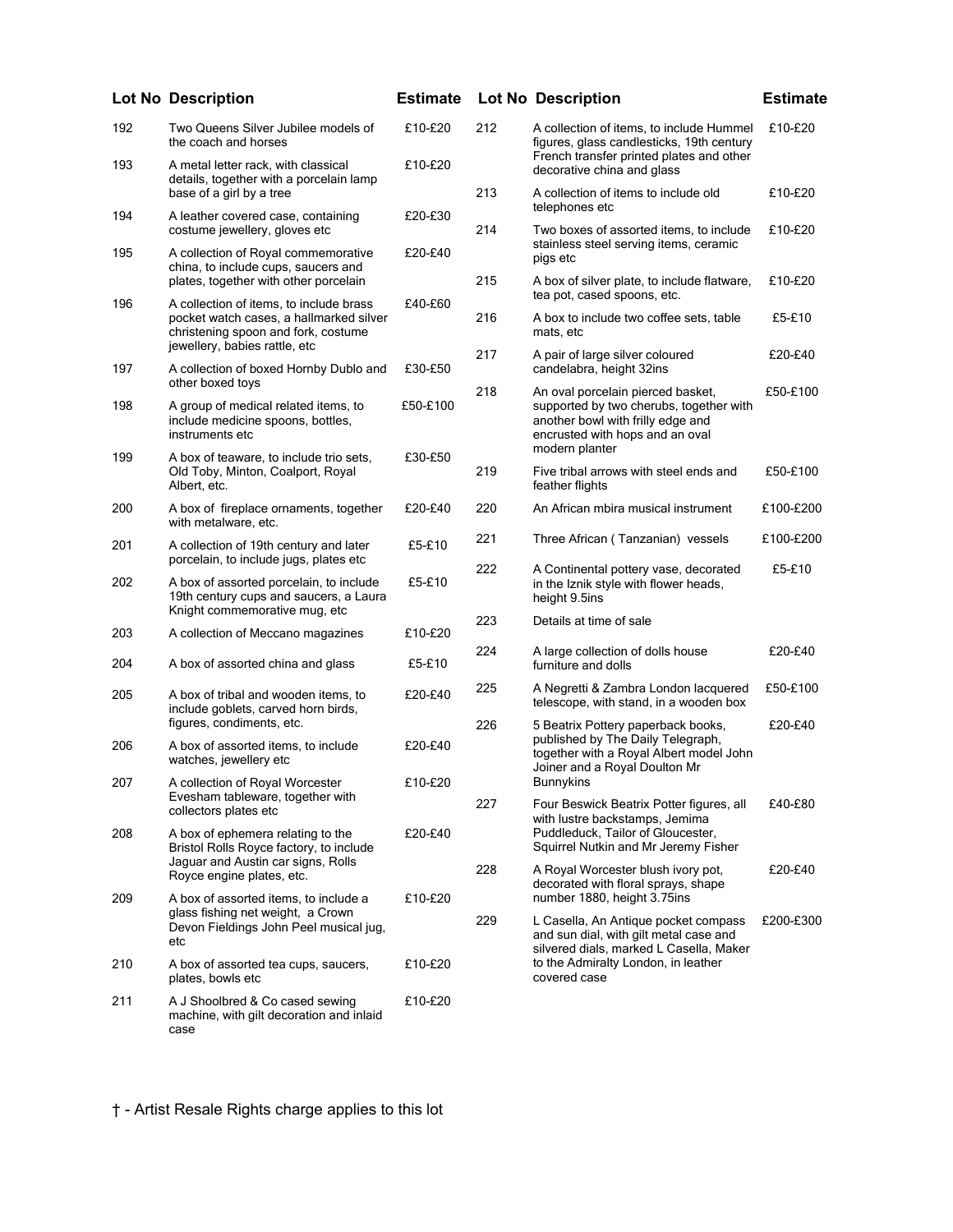|     | <b>Lot No Description</b>                                                                                                                                                                           | <b>Estimate</b> |            | <b>Lot No Description</b>                                                                                                                                           | <b>Estimate</b>    |
|-----|-----------------------------------------------------------------------------------------------------------------------------------------------------------------------------------------------------|-----------------|------------|---------------------------------------------------------------------------------------------------------------------------------------------------------------------|--------------------|
| 230 | A Georgian silver surgeons pocket set,<br>the silver case engraved to the hinged<br>lid J Hadderton Surgeon Newcastle<br>Staffordshire, containing six numbered<br>blades in mother of pearl cases, | £80-£120        | 247        | A collection of stoneware, to include<br>jars, flagons, hotwater bottle, etc. and a<br>glass bottle with vine decoration to<br>stopper and shoulders                | £20-£40            |
|     | Birmingham 1795, maker Thomas<br>Wilmore                                                                                                                                                            |                 | 248        | A box of assorted items, to include a<br>small wicker basket, two copper kettles,<br>a jug etc                                                                      | £10-£20            |
| 231 | 4 Beswick Beatrix Potter figures,<br>Pickles, Pig-Wig, Sir Isaac Newton and<br>Simpkin                                                                                                              | £40-£80         | 249        | Two Royal Doulton figures, Ninette and<br>Grace, together with a Royal Worcester<br>figure Caroline and another figure                                              | £20-£40            |
| 232 | A Continental porcelain covered vase,<br>height 7.5ins, together with a porcelain<br>model of two figures carrying a sedan                                                                          | £30-£50         | 250        | Five Coalport miniature figures,<br>together with other decorative china                                                                                            | £20-£40            |
| 233 | chair and a cylindrical vase, af<br>3 Beswick Beatrix Potter figures, Mrs<br>Tiggy Winkle, Aunt Pettitoes and Little                                                                                | £20-£40         | 251        | Four Spode plates, three decorated<br>with fruit one with flowers, diameter 8ins<br>and 11ins                                                                       | £20-£50            |
| 234 | Pig Robinson, together with a Beswick<br>box                                                                                                                                                        |                 | 252        | An H Edgard & Son Ltd Royal Marines<br>dress jacket, size 16, together with<br>trousers, size 15, cap, size 7 1/8, and                                              | £40-£80            |
|     | A collection of hallmarked silver, to<br>include dressing table items and three<br>glass and silver topped bottles                                                                                  | £40-£80         |            | gloves, some tear to inside stitching of<br>jacket collar                                                                                                           |                    |
| 235 | A Walker & Hall silver Art Deco sugar<br>caster, of rectangular form, engraved<br>with a crest, Sheffield 1935, height 6ins                                                                         | £50-£80         | 253        | Four Coalport figures, together with two<br>Royal Worcester figures                                                                                                 | £30-£50            |
| 236 | Three Indian silver dwarf candlesticks,<br>highly decorated, height 3.25ins                                                                                                                         | £30-£50         | 254<br>255 | Two Royal Worcester figures, a<br>Coalport figure and two other figures<br>A silver mounted dressing table jar, with                                                | £30-£50<br>£20-£40 |
| 237 | A modern reproduction Chinese<br>porcelain tulip vase and stand,                                                                                                                                    | £100-£200       | 256        | cut glass base<br>A Tiffany style table lamp, height 23ins                                                                                                          | £40-£80            |
|     | decorated in blue, height 24ins                                                                                                                                                                     |                 |            |                                                                                                                                                                     |                    |
| 238 | A Royal Doulton figure, The Piper,<br>together with a Border Fine Arts<br>Alsatian and two other figures                                                                                            | £20-£40         | 257        | A hallmarked silver sugar caster,<br>together with a silver open salt, silver<br>ring box and silver vase together with a<br>plated bud vase and plated mustard pot | £20-£40            |
| 239 | A Royal Worcester tea cup and saucer,<br>decorated with hand painted fruit by<br>Cook and Smith, the cup chipped                                                                                    | £60-£100        | 258        | A collection of yellow metal chains                                                                                                                                 | £300-£500          |
| 240 | A Robert Mouseman Thompson<br>ashtray, carved with a mouse                                                                                                                                          | £50-£100        | 259        | Two USSR porcelain models, of giraffes                                                                                                                              | £20-£40            |
| 241 | A Wedgwood Florentine part dinner and £100-£200                                                                                                                                                     |                 | 260        | A set of brass postal scales, on a<br>wooden base, with weights                                                                                                     | £10-£20            |
|     | coffee service, comprising 9 dinner<br>plates, 9 side plates, 10 tea plates, 1<br>oval serving dish, 2 oval dishes, 1<br>sauce boat and stand, 8 soup bowls                                         |                 | 261        | A Continental porcelain oval plaque,<br>diameter 3.25ins, together with a bead<br>necklace                                                                          | £5-£10             |
|     | and stands and 8 coffee cans and<br>saucer                                                                                                                                                          |                 | 262        | A 19th century watercolour, portrait of a<br>girl holding a doll, in landscape, 4ins x<br>3.25ins                                                                   | £20-£40            |
| 242 | A carved hardwood tribal model, of a<br>seated monkey covering its eyes,<br>height 18ins                                                                                                            | £20-£20         | 263        | A collection of trains, to include a boxed<br>Hornby Dublo 4-6-2 S.R West Country                                                                                   | £50-£100           |
| 243 | A quantity of costume jewellery<br>brooches                                                                                                                                                         | £20-£40         |            | Locomotive Barnstaple and tender, a<br>Great Wester King Edward I and tender<br>and 6 other trains                                                                  |                    |
| 244 | A box of assorted metalware, to include<br>flatware, stainless steel etc                                                                                                                            | £5-£10          | 264        | A Pierre Cardin quartz wrist watch, with<br>three changeable straps, in carboard                                                                                    | £20-£40            |
| 245 | A box of assorted metalware, to include<br>jugs, jelly mould etc                                                                                                                                    | £5-£10          | 265        | box                                                                                                                                                                 | £30-£50            |
| 246 | A box of sheet music, mainly classical,<br>Andrew Lloyd Webber, etc.                                                                                                                                | £5-£10          |            | A Steiff Winnie The Pooh miniature set,<br>to include Piglet, Eeyore and Tigger,<br>together with a Steiff construction bear<br>in a suitcase                       |                    |
|     |                                                                                                                                                                                                     |                 | 266        | A collection of trios and cups and<br>saucers, etc to include Foley                                                                                                 | £50-£100           |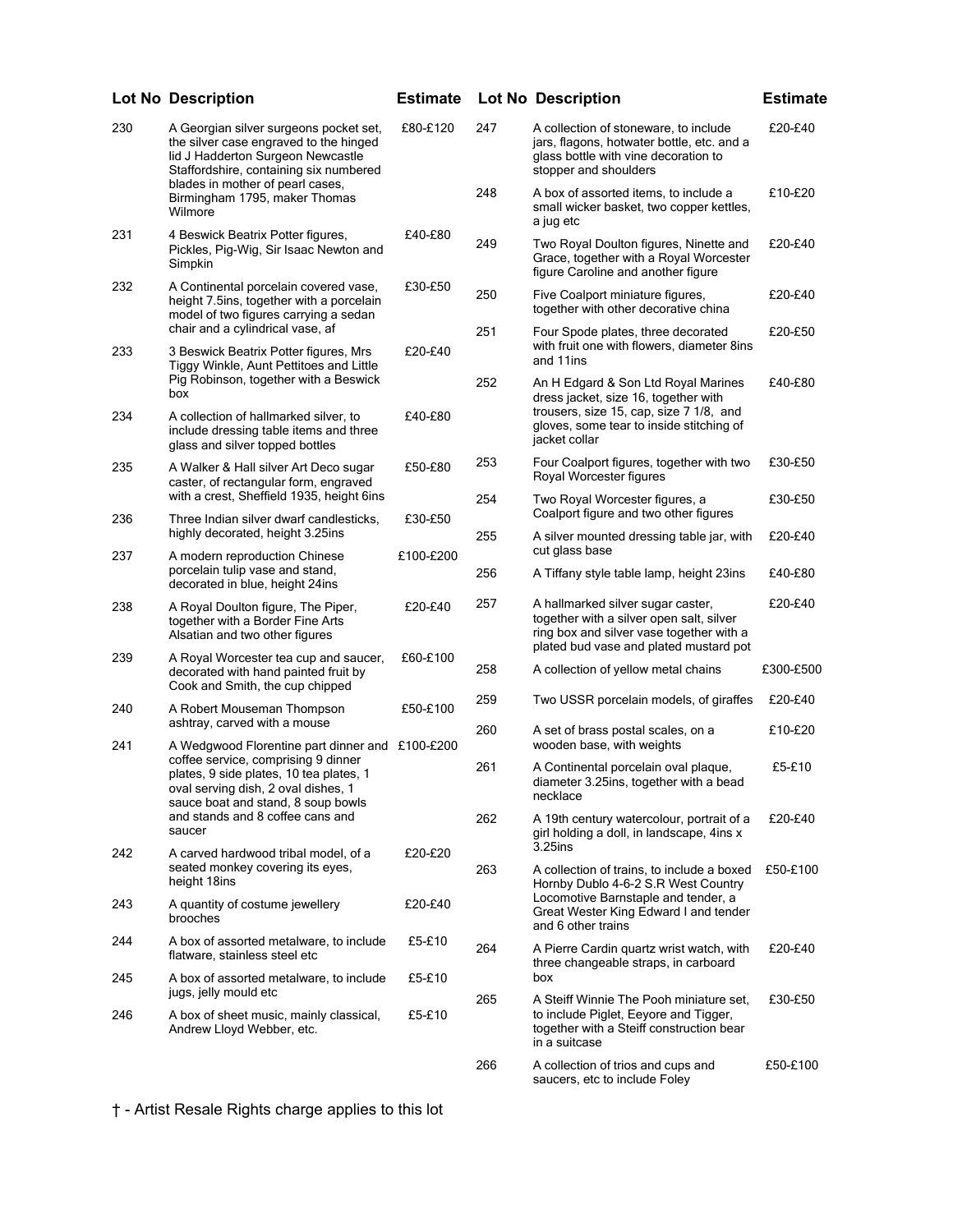|     | <b>Lot No Description</b>                                                                                                                                | <b>Estimate</b> |      | <b>Lot No Description</b>                                                                                                                                | <b>Estimate</b> |
|-----|----------------------------------------------------------------------------------------------------------------------------------------------------------|-----------------|------|----------------------------------------------------------------------------------------------------------------------------------------------------------|-----------------|
| 267 | A green angle poise lamp                                                                                                                                 | £5-£10          | 288  | A collection of fishing reels, to include<br>Hardy Brothers, Daiwa, etc.                                                                                 | £30-£50         |
| 268 | An Antique carved wooden religious<br>figure, of woman and child, height 23ins                                                                           | £30-£50         | 289  | Two Dinky toys, Thunderbird 2, and<br>Lady Penelope, without boxes, crack to                                                                             | £10-£20         |
| 269 | A brass alms dish, with engraved<br>decoration, diameter 8ins, together with<br>a pair of brass cylindrical vases, height                                | £20-£40         |      | canopy of Lady Penelope's car,<br>generally scratched and scuffed                                                                                        |                 |
|     | 6.5ins                                                                                                                                                   |                 | 290  | A continental figure group, together with<br>a Cappadimonte figure, both af                                                                              | £5-£10          |
| 270 | Two postcard albums                                                                                                                                      | £10-£20         | 291  | A collection of costume jewellery, to<br>include an agate necklace, silver set                                                                           | £20-£40         |
| 271 | A 19th century album, containing flower<br>prints, sketches and watercolours                                                                             | £20-£40         |      | brooches etc, together with a Bilston<br>enamel box and a porcelain model of a                                                                           |                 |
| 272 | A cased Royal Worcester Lavinia coffee<br>set, together with a cased fish knife and<br>fork set                                                          | £10-£20         | 291A | terrier<br>An Antique brass pestle and mortar                                                                                                            | £10-£20         |
| 273 | A 19th century oil on canvas, dog<br>jumping up to a baby in a crib,<br>unframed, 8ins x 7ins                                                            | £30-£50         | 292  | A Royal Crown Derby 1128 pattern side<br>plate, diameter 6.25ins - good condition                                                                        | £20-£40         |
| 274 | S Child, a silver cased open face pocket<br>watch, together with a silver circular<br>locket and a pendant                                               | £20-£40         | 293  | A Herand porcelain dish, of shaped<br>circular form, decorated in green,<br>diameter 6.5ins - rubbing to gilding on<br>edge but otherwise good condition | £20-£40         |
| 275 | A cased set of ten horn handled knives<br>together with a cased set of 12 horn<br>handled dinner knives                                                  | £5-£10          | 294  | A pair of 19th century English porcelain<br>cup and saucer, decorated with<br>landscapes, af, together with an<br>Oriental saucer                        | £20-£40         |
| 276 | A Watermans fountain pen, a Conway<br>Stewart No 55 fountain pen and another<br>pen                                                                      | £10-£20         | 295  | A French WW1 cruciform epee bayonet<br>with metal scabbard and leather holder                                                                            | £20-£40         |
| 277 | A collection of costume jewellery, to<br>include necklaces and bangle                                                                                    | £20-£40         | 295A | A Royal Worcester plate, decorated<br>with elves, diameter 9ins                                                                                          | £20-£40         |
| 278 | Three French silver plated dinner forks,<br>together with three matching serving<br>spoons and tea spoons, and a<br>hallmarked silver fiddle pattern tea | £10-£20         | 296  | A pair of frosted etched and cranberry<br>oil lamp glass shades, together with<br>another frosted glass shade and six<br>glass oil lamp chimneys         | £30-£50         |
| 279 | spoon<br>A 9ct gold cased Garrard ladies wrist                                                                                                           | £50-£100        | 297  | A Duplex 1 1/16 wick brass oil lamp,<br>with cranberry glass reserve                                                                                     | £30-£50         |
| 280 | watch<br>An Antique leather covered writing box,                                                                                                         | £40-£80         | 298  | A British F Made oil lamp, in pressed<br>brass with glass reserve                                                                                        | £20-£40         |
| 281 | with fold out letter rack and inkwells<br>A Herbert Terry & Sons Redditch white                                                                          | £30-£50         | 299  | A Messengers Patent Duplex oil lamp<br>reserve, in hammered copper                                                                                       | £30-£50         |
|     | angle poise lamp                                                                                                                                         |                 | 300  | Three oil lamps, with pierced metal                                                                                                                      | £20-£40         |
| 282 | A cased set of 12 Continental silver tea<br>spoons, together with a cased set of<br>silver plated spoons and two part                                    | £40-£80         | 301  | bases and glass reserves<br>A tripod stand, max height 57ins                                                                                             |                 |
| 283 | manicure sets<br>A suite of glassed, with etched<br>decoration, two sets of six                                                                          | £15-£30         | 302  | An 18th century Chinese famille verte<br>dish, with scalloped rim, diameter 6ins,<br>together with an 18th century Chinese                               | £40-£60         |
| 284 | A hallmarked silver tea pot, 18oz gross                                                                                                                  | £150-£300       |      | blue and white bowl, diameter 5.25ins -<br>Dish has some rubbing. Bowl has chips                                                                         |                 |
| 285 | A novelty Panther Torchlite lighter,<br>formed as a pistol                                                                                               | £20-£40         | 302A | to rim<br>A pair of Royal Crown Derby oval                                                                                                               | £10-£20         |
| 286 | A collection of military buttons, cap<br>badge and medals                                                                                                | £30-£50         |      | dishes, decorated in the Imari palette,<br>maximum diameter 7ins                                                                                         |                 |
| 287 | Three Royal Worcester figures, 2 x<br>Grandmother's Dress, and Parakeet<br>Boy                                                                           | £10-£20         | 302B | A Victorian silver tea pot, with<br>embossed flower decoration and flower<br>finial, London 1856, weight 22oz all in                                     | £200-£400       |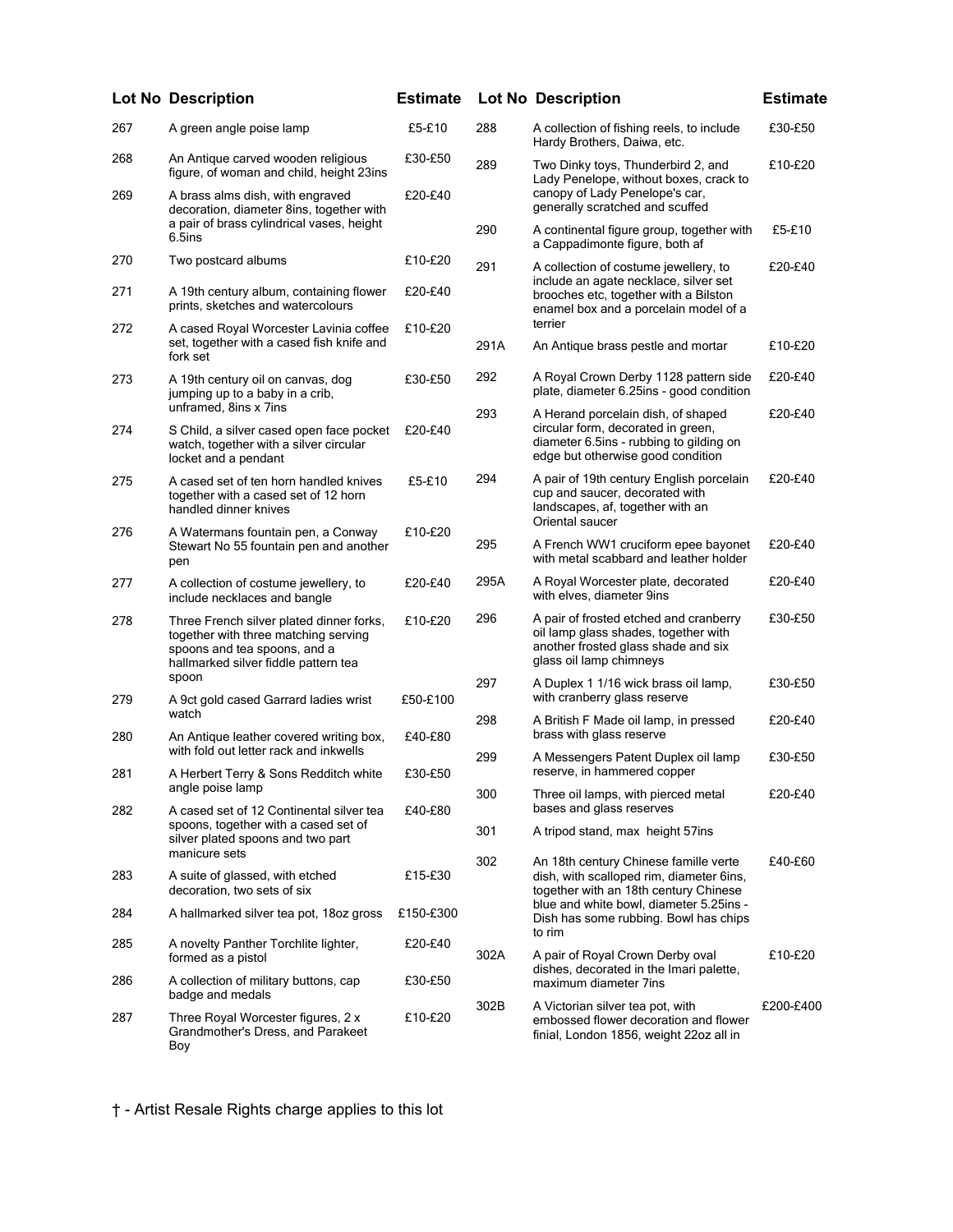|      | <b>Lot No Description</b>                                                                                                                                          | <b>Estimate</b> |            | <b>Lot No Description</b>                                                                                                                                      | <b>Estimate</b>    |
|------|--------------------------------------------------------------------------------------------------------------------------------------------------------------------|-----------------|------------|----------------------------------------------------------------------------------------------------------------------------------------------------------------|--------------------|
| 303  | A leather covered Pearce case, the<br>interior fitted with a mother of pearl                                                                                       | £20-£40         | 319        | A collection of silver plated items, to<br>include a three piece tea set, a tray, etc                                                                          | £30-£50            |
|      | manicure set, brushes, bottles with<br>silver plated mounts etc                                                                                                    |                 | 320        | A silver charm bracelet, and charms,<br>together with a pair of glass salts, a                                                                                 | £40-£80            |
| 304  | A Crown Ducal shallow bowl, decorated<br>with fish and shells, diameter 12.5ins,<br>together with a lustre jug, embossed<br>with a man and a horse and another jug | £10-£20         | 321        | silver rocking horse etc<br>Two rings, two necklaces, pair of<br>earrings and cigarette holder                                                                 | £150-£300          |
| 304A | A collection of drinking glasses                                                                                                                                   | £10-£20         | 322        | An antique Indian silver filigree box,<br>with pull off cover, 3.25 ins x 2.25 ins x                                                                           | £60-£90            |
| 305  | A collection of Eastern white metal<br>items, to include dishes, bowls, and a<br>knife                                                                             | £40-£60         | 322A       | 1ins<br>An Alexander Richie Iona silver scarf<br>pin, with swirl decoration                                                                                    | £40-£80            |
| 306  | Five pieces of hallmarked silver<br>flatware, together with a set of six                                                                                           | £30-£50         | 323        | A collection of jewellery and a Royal<br>Mint crown                                                                                                            | £30-£50            |
| 307  | filigree forks<br>A George V 1897 pattern sword, the<br>etched blades marked for Fenton                                                                            | £100-£150       | 324        | A collection of hallmarked silver to<br>include a cigarette case, dishes,<br>condiments etc                                                                    | £50-£100           |
| 308  | Brothers Sheffield, with leather covered<br>scabbard<br>A white metal hair clip, with embossed                                                                     | £20-£40         | 325        | A hallmarked silver pill box, together<br>with a vesta case, a watch and various<br>items of jewellery                                                         | £40-£80            |
|      | decoration together with a dolls hand<br>mirror, with embossed decoration                                                                                          |                 | 326        | A Steiff Dodo in original packaging,<br>together with three other Steiff bears                                                                                 | £30-£50            |
| 309  | A filigree pendant, on knot chain,<br>together with a bead necklace                                                                                                | £40-£50         | 327        | and a suitcase<br>A Nookie bear, together with a Rosebud                                                                                                       | £30-£50            |
| 310  | Four white metal boxes, with Eastern<br>style decoration                                                                                                           | £30-£50         |            | doll and a Bugs Bunny                                                                                                                                          |                    |
| 311  | A white metal model, of a Hookah pipe,<br>together with three pill boxes and a<br>model of a stump                                                                 | £30-£50         | 328<br>329 | Six Hermann plush teddy bears<br>A collection of gauges, instruments,                                                                                          | £40-£80<br>£10-£20 |
| 312  | A Hals Jonasson Sweden glass<br>sculpture, of two wolves, numbered                                                                                                 | £20-£40         | 330        | rules etc<br>A Steiff hippopotamus together with a<br><b>Steiff Beaver</b>                                                                                     | £20-£40            |
| 312A | 3723, height 5ins<br>A Caithness glass paperweight, height                                                                                                         | £10-£20         | 331        | A collection of Irish linen to include<br>table clothes etc                                                                                                    | £10-£20            |
| 313  | 4ins<br>Two modern Oriental glass scent<br>bottles, of rectangular form, 3.25ins x                                                                                 | £20-£40         | 332        | A collection of pocket watch parts and<br>other items                                                                                                          | £40-£80            |
|      | 1.75ins                                                                                                                                                            |                 | 333        | A 19th century rosewood tea caddy,<br>with fitted interior                                                                                                     | £20-£40            |
| 314  | A silver christening cup, engraved with<br>a name and date, Birmingham 1916,<br>weight 4oz                                                                         | £40-£60         | 334        | A brass model, of a dog,                                                                                                                                       | £10-£20            |
| 315  | An oval glass basket, with pierced silver<br>hinged covers and swing handle,<br>London 1905,                                                                       | £30-£50         | 335        | A collection of boxed Corgi Classics<br>Chipperfield's Circus vehicles, together<br>with Corgi boxed planes etc                                                | £20-£40            |
| 316  | Two Continental silver bowls, with a<br>band of decoration, raised on three<br>scroll feet, marked 830, weight 5oz                                                 | £30-£50         | 336        | Five pairs of silver plated Art Deco style<br>knife rests, decorated with animals and<br>birds, together with a box printed with a<br>Toulouse Lautrec picture | £10-£20            |
| 317  | A pair of hallmarked silver trumpet<br>vases, height 2.75ins, together with a<br>hallmarked silver cigarette box, 3.25ins<br>$x$ 3.25ins                           | £20-£40         | 337        | A Philips stereo cassette deck, Roberts<br>portable radio, slide making kit, and<br>spool tape recorder                                                        | £10-£20            |
| 318  | A hallmarked silver oval box, the pull off<br>cover set with inlaid tortoiseshell,                                                                                 | £20-£40         | 338        | A metal and enamel Black Cat Virginia<br>Cigarette advertising board, 12.5ins x<br>9ins                                                                        | £10-£20            |
|      | diameter 1.5 ins, together with a pair of<br>glass and silver mounted coasters,<br>diameter 3ins                                                                   |                 | 339        | A box to include commemorative mugs,<br>flatware, knife rests and antique style<br>glasses                                                                     | £10-£20            |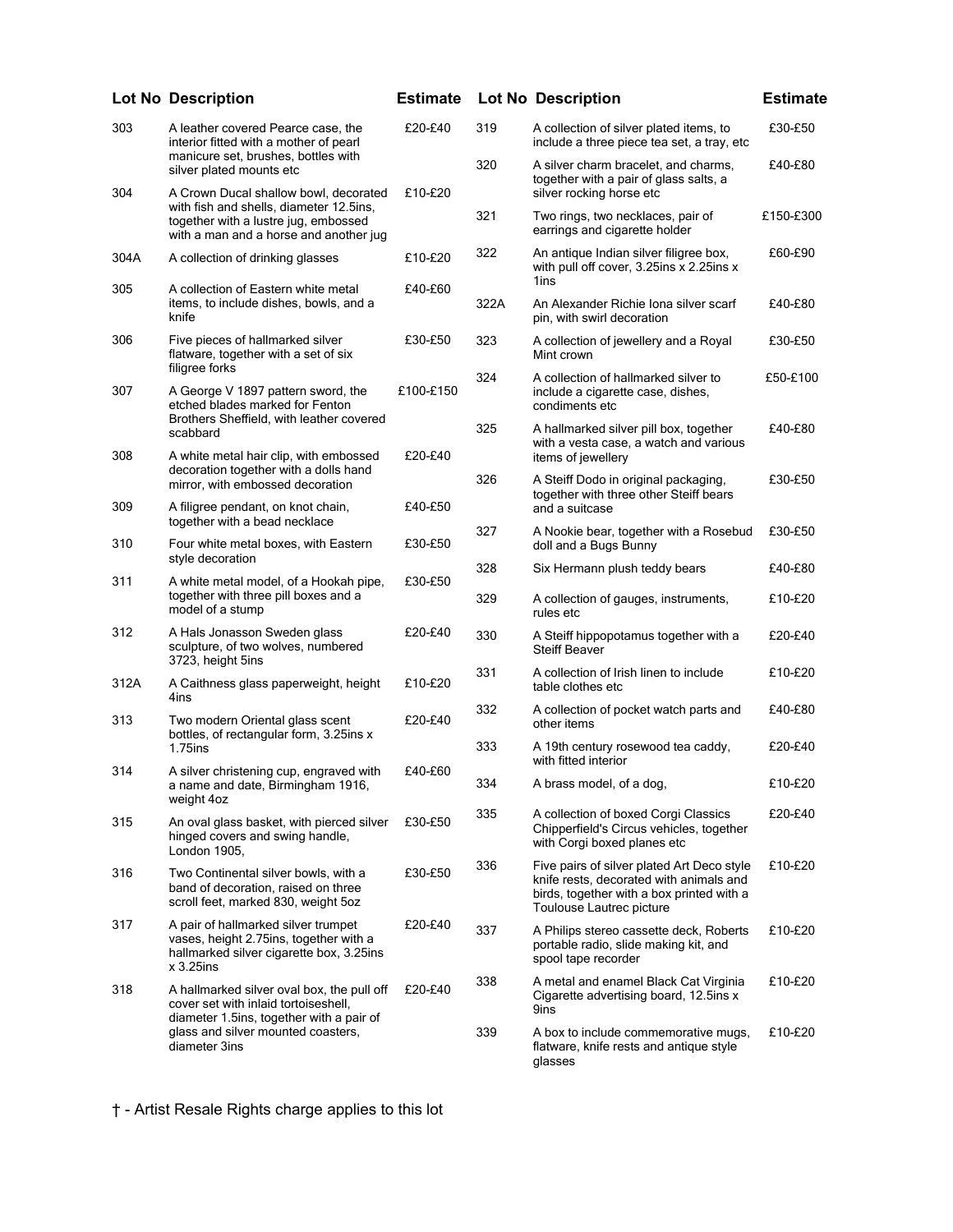| 340 | Six boxed Chinese plates                                                                                 | £5-£10  |
|-----|----------------------------------------------------------------------------------------------------------|---------|
| 341 | Box of assorted sundries to include<br>copper saucepan, teaware, vase, etc.                              | £5-£10  |
| 342 | Box of glass, to include punch bowl, etc.                                                                | £5-£10  |
| 343 | Two boxes sundry china, to include<br>Portmeirion example, etc.                                          | £5-£10  |
| 344 | Assorted boxes of sundries, to include<br>metal horse figures, goblets,<br>magazines, table knives, etc. | £5-£10  |
| 345 | A box of china, to include Worcester<br>Roanoke, figures, collector's plate, etc                         | £10-£30 |
| 346 | A box of sundry glass, together with a<br>spirit kettle                                                  | £5-£10  |
| 347 | A collection of Hornby Dublo, carriages,<br>some boxed, together with a tin plate<br>building, etc       | £20-£40 |
| 348 | A box of assorted sundries, to include<br>table gong, stoneware, etc.                                    | £10-£20 |
| 349 | A box of assorted sundries, to include<br>frames, vases, figures, etc.                                   | £10-£20 |
| 350 | A box of sundry to china, to include<br>Spode, etc.                                                      | £10-£20 |
| 351 | A box of assorted Oriental china, to<br>include vases, bowls etc                                         | £10-£20 |
| 352 | A box of assorted china, to include<br>Portuguese plates, Coalport coffee<br>cans, etc.                  | £10-£20 |
| 353 | A box of assorted china, to include<br>Portmeirion, and 19th century examples                            | £10-£20 |
| 354 | A collection of Eastern style metal ware,<br>to include coffee pot, bowls and dishes                     | £10-£20 |
| 355 | Singer sewing machine, in a case                                                                         | £5-£10  |
| 356 | A collection of fishing related<br>ephemera, to include reels, net, etc.                                 | £10-£20 |
| 357 | Box of pictures, to include framed map,<br>and mirror                                                    | £10-£20 |
| 358 | A Benares style table, tray with stand                                                                   | £10-£20 |
| 359 | A box of assorted sundries to include<br>letter rack, jug, cache pot, heavy metal<br>dish, etc.          | £10-£20 |
| 360 | Two boxes of oil lamps, to include<br>chimneys, shades, etc.                                             | £15-£30 |

|     | <b>Lot No Description</b>                                                                                | <b>Estimate</b> |     | <b>Lot No Description</b>                                                                                           | <b>Estimate</b> |
|-----|----------------------------------------------------------------------------------------------------------|-----------------|-----|---------------------------------------------------------------------------------------------------------------------|-----------------|
| 340 | Six boxed Chinese plates                                                                                 | £5-£10          | 363 | Handbook of Paintings, volumes I and<br>II, by Sir Charles Eastlake published                                       | £20-£40         |
| 341 | Box of assorted sundries to include<br>copper saucepan, teaware, vase, etc.                              | £5-£10          |     | 1855, together with Birket Foster by H<br>M Cundall, published 1906, and The<br>Picture Printer of the 19th Century |                 |
| 342 | Box of glass, to include punch bowl, etc.                                                                | £5-£10          |     | George Baxter, by C T Courtney Lewis,<br>published London 1911                                                      |                 |
| 343 | Two boxes sundry china, to include<br>Portmeirion example, etc.                                          | £5-£10          | 364 | Two shelves of books, relating to motor<br>racing, Jaguar cars, Battle of Britain,                                  | £10-£20         |
| 344 | Assorted boxes of sundries, to include<br>metal horse figures, goblets,<br>magazines, table knives, etc. | £5-£10          | 365 | etc.<br>Three shelves of books, to include The                                                                      | £5-£10          |
| 345 | A box of china, to include Worcester<br>Roanoke, figures, collector's plate, etc                         | £10-£30         |     | Kings England by Arthur Mee (39<br>volumes), together with novels, etc.                                             |                 |
| 346 | A box of sundry glass, together with a<br>spirit kettle                                                  | £5-£10          | 366 | Shelf of books, to include family bibles,<br>Giles cartoons, etc.                                                   |                 |
| 347 | A collection of Hornby Dublo, carriages,                                                                 | £20-£40         | 367 | A shelf of LP and single's records                                                                                  | £5-£10          |
|     | some boxed, together with a tin plate<br>building, etc                                                   |                 | 368 | Two shelves of hardback books, to<br>include travel, car related, Beatrix                                           | £5-£10          |
| 348 | A box of assorted sundries, to include                                                                   | £10-£20         |     | Potter, etc.                                                                                                        |                 |
| 349 | table gong, stoneware, etc.<br>A box of assorted sundries, to include                                    | £10-£20         | 369 | Two shelves of books                                                                                                | £5-£10          |
|     | frames, vases, figures, etc.                                                                             |                 | 370 | A large quantity of books to include<br>Dickens, Nelson's History of the War                                        | £5-£10          |
| 350 | A box of sundry to china, to include<br>Spode, etc.                                                      | £10-£20         |     | (15 vols), The Home Entertainer, etc.                                                                               |                 |
| 351 | A box of assorted Oriental china, to<br>include vases, bowls etc                                         | £10-£20         | 371 | A collection of mounted tiles, forming an<br>abstract design, some cracked, 24ins x<br>48ins                        | £15-£30         |
| 352 | A box of assorted china, to include<br>Portuguese plates, Coalport coffee                                | £10-£20         | 372 | A collection of fishing rods (34660)                                                                                | £5-£10          |
| 353 | cans, etc.<br>A box of assorted china, to include                                                        | £10-£20         | 373 | Two boxes of sundries, to include table<br>lamps, tray, glasses, metalware, etc.                                    | £5-£10          |
| 354 | Portmeirion, and 19th century examples<br>A collection of Eastern style metal ware,                      | £10-£20         | 374 | Two boxes of sundries to include linen,<br>oil lamp, fire irons, wooden shelf, etc.                                 | £5-£10          |
| 355 | to include coffee pot, bowls and dishes<br>Singer sewing machine, in a case                              | £5-£10          | 375 | Two boxes of assorted sundries, to<br>include Bridgwood plates, candle stand,                                       | £5-£10          |
|     |                                                                                                          |                 |     | finger plates, meat plates, etc. (                                                                                  |                 |
| 356 | A collection of fishing related<br>ephemera, to include reels, net, etc.                                 | £10-£20         | 376 | Sam Hodson, 1884, watercolour, town<br>scene with church, 21.5ins x 14.5ins                                         | £15-£30         |
| 357 | Box of pictures, to include framed map,<br>and mirror                                                    | £10-£20         | 377 | Three boxes of hardback books, to<br>include antiques reference books,                                              | £5-£10          |
| 358 | A Benares style table, tray with stand                                                                   | £10-£20         |     | Gibbons Roman Empire, Welsh bible,<br>etc.                                                                          |                 |
| 359 | A box of assorted sundries to include<br>letter rack, jug, cache pot, heavy metal<br>dish, etc.          | £10-£20         | 378 | Three boxes of books, to include The<br>Times 1897, together with reference<br>and historical examples              | £10-£20         |
| 360 | Two boxes of oil lamps, to include<br>chimneys, shades, etc.                                             | £15-£30         | 379 | A collection of framed pictures and<br>prints, to include Charlie Chaplin mirror,                                   | £5-£10          |
| 361 | Two boxes of china and glass, to<br>include cranberry, commemorative                                     | £10-£20         |     | Spy cartoons, London Marathon press<br>cutting, etc.                                                                |                 |
|     | ware, encrusted flowers, decanters and<br>cut glass examples, etc.                                       |                 | 380 | A box of assorted sundries, to include<br>Putti figure, white metal tray, cased                                     | £10-£20         |
| 200 |                                                                                                          | OF OAC          |     | flatware, etc.                                                                                                      |                 |

381 A white angle poise style desk lamp £5-£10

382 A box of hardback books, to include Malhams Bible, Websters Dictionary, children's example, etc. £10-£20

† - Artist Resale Rights charge applies to this lot

362 Collection of books, to include The

Second World War by Churchill (5 volumes), Gibbons History of Rome (6 volumes), Marlborough His Life and Times by Churchill (4 volumes), etc.

£5-£10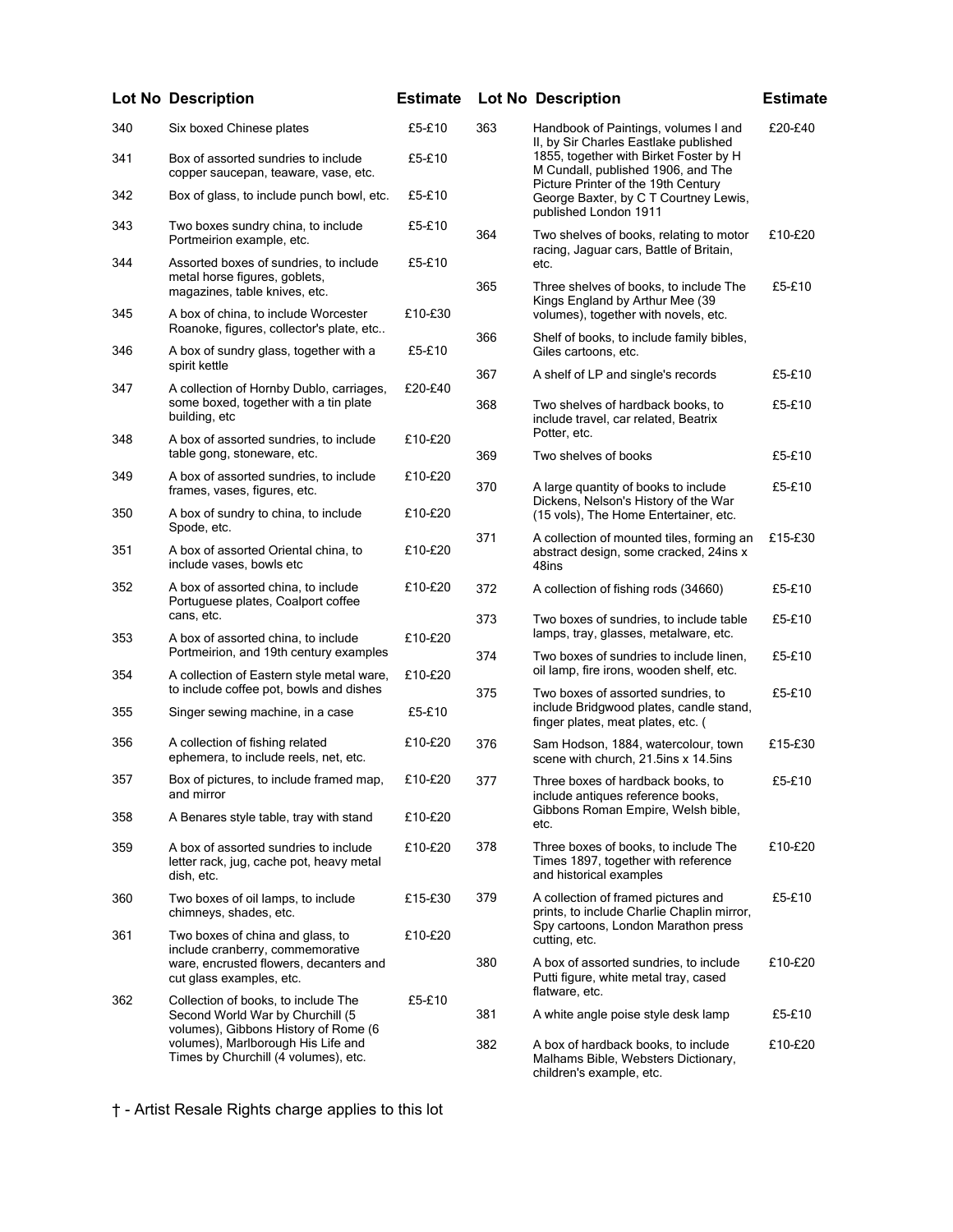|     | <b>Lot No Description</b>                                                                                                                | <b>Estimate</b> |      | <b>Lot No Description</b>                                                                                                 | <b>Estimate</b> |
|-----|------------------------------------------------------------------------------------------------------------------------------------------|-----------------|------|---------------------------------------------------------------------------------------------------------------------------|-----------------|
| 383 | Two boxes of sundry china, to include<br>Royal Worcester Evesham, Japanese                                                               | £5-£10          | 405A | An advertising box, for Collins Bros,<br>Evesham                                                                          | £10-£20         |
| 384 | bowls, and Doulton examples, etc.<br>Two boxes of teaware, to include Royal                                                              | £5-£10          | 406  | A Steiff, Molly, teddy bear                                                                                               | £20-£40         |
|     | Albert Moss Rose, Roslyn, Royal Kent,<br>etc. (37014)                                                                                    |                 | 407  | A plush jointed teddy bear, length 26ins                                                                                  | £20-£40         |
| 385 | Two boxes of sundries, to include<br>flatware, condiments, clock, camera,                                                                | £5-£10          | 408  | A plush jointed teddy bear, Steiff style,<br>length 21ins                                                                 | £20-£40         |
| 386 | etc. (37014)<br>Ish Drichster.f.? 1808, oleograph, still                                                                                 | £10-£20         | 409  | A collection of antique books, af, to<br>include dictionaries, etc.                                                       | £10-£20         |
|     | life of flowers with butterflies, 29ins x<br>33ins                                                                                       |                 | 410  | A collection of silver and other<br>jewellery, to include two fashion<br>watches                                          | £40-£80         |
| 387 | H Murray, watercolour, Devonshire<br>Haymakers, 10ins x 13ins                                                                            | £15-£30         | 411  | A paste and faux mother of pearl                                                                                          | £5-£10          |
| 388 | Antique map of Warwickshire,<br>Christopher Saxton, 12ins x 14ins                                                                        | £10-£20         |      | necklace and bracelet, together with<br>pair of clip earrings, cased                                                      |                 |
| 389 | Two wooden framed wall mirrors                                                                                                           | £10-£20         | 412  | A seed pearl set bar brooch, together<br>with two pairs of earrings and some<br>simulated pearl necklaces                 | £20-£40         |
| 390 | Collection of antique style prints, etc. to<br>include Dutch scene, photograph, etc.                                                     | £15-£30         | 413  | A three stone diamond ring                                                                                                | £20-£40         |
| 391 | Pair of framed antique prints, Northgate<br>Oxford, 17ins x 13ins, together with<br>colour print for dress design, Paris 1895            | £10-£20         | 414  | A diamond half hoop ring, finger size N,<br>2.3g gross                                                                    | £20-£40         |
| 392 | Box of china, to include two boxed<br>Hornsea Christmas plates, miniature<br>items with armorial and other design,<br>souvenir mug, etc. | £10-£20         | 415  | An 1890 Dollar, to a brooch mount                                                                                         | £20-£40         |
|     |                                                                                                                                          |                 | 416  | A cased gentleman's dress set,<br>comprising a pair of mother of pearl<br>cufflinks, stamped '9ct and Plat', two          | £150-£180       |
| 393 | A collection of china, to include cache<br>pot, Minton bowl, tureens, jug, etc.                                                          | £5-£10          |      | mother of pearl dress buttons, similarly<br>marked, and two studs marked '9ct', 9g                                        |                 |
| 394 | A collection of prints and pictures, to<br>include Venetian scenes                                                                       | £10-£20         | 417  | gross<br>A gilt metal hunter pocket watch, 'Best                                                                          | £20-£30         |
| 395 | Oil on board, still life, 19ins x 23ins                                                                                                  | £10-£20         | 418  | patent Lever' to the dial<br>An 800 standard open faced fob watch,                                                        | £15-£30         |
| 396 | A box of sundries, to include coach<br>lamp, viewer, paper weight, etc.                                                                  | £5-£10          | 419  | diameter approx 4cm<br>Kay Jones & Co, Worcester, a silver                                                                | £20-£40         |
| 397 | A collection of glass, together with<br>collectors' plates                                                                               | £5-£10          |      | open faced key wound pocket watch,<br>Birmingham 1886, diameter approx<br>4.8cm                                           |                 |
| 398 | A collection of pictures and prints, to<br>include sill life, 19th century style photo,<br>etc.                                          | £10-£20         | 420  | A 935 standard open faced fob watch,<br>housing a key wound bar movement                                                  | £15-£30         |
| 399 | A collection of 19th century and later<br>porcelain, to include Moorcroft vase, af.                                                      | £20-£40         | 421  | with cylinder escapement<br>Anonymous, a silver open faced key                                                            | £30-£50         |
| 400 | A collection of paper weights, and<br>model dogs                                                                                         | £5-£10          |      | wound pocket watch, London 1855,<br>diameter approx 5cm                                                                   |                 |
| 401 | A collection of metalware, tankard, etc.                                                                                                 | £5-£10          | 422  | A graduated row of cultured pearls, the<br>75 pearls of approx 3.6mm t 7.5mm,<br>43.5cm long, to a clasp stamped 'Silver' | £20-£40         |
| 402 | A box of sundry glass, to include claret<br>jug, etc.                                                                                    | £10-£20         | 423  | A boxed carving set, together with a<br>canteen of fish knives and forks                                                  | £10-£20         |
| 403 | A large collection of assorted prints, to<br>include still life, novelty pictures,<br>frames, etc.<br>A box of Paragon teaware           | £10-£20         | 424  | A box of assorted silver plated items,<br>together with hip flask, berry spoons,                                          | £10-£20         |
| 404 |                                                                                                                                          | £5-£10          |      | and copper bowl                                                                                                           |                 |
|     |                                                                                                                                          |                 | 425  | A 19th century mahogany writing slope                                                                                     | £30-£50         |
| 405 | A box of games to include games<br>compendium and mah jong set                                                                           | £5-£10          | 426  | A pair of table lamps, together with an<br>iron                                                                           | £5-£10          |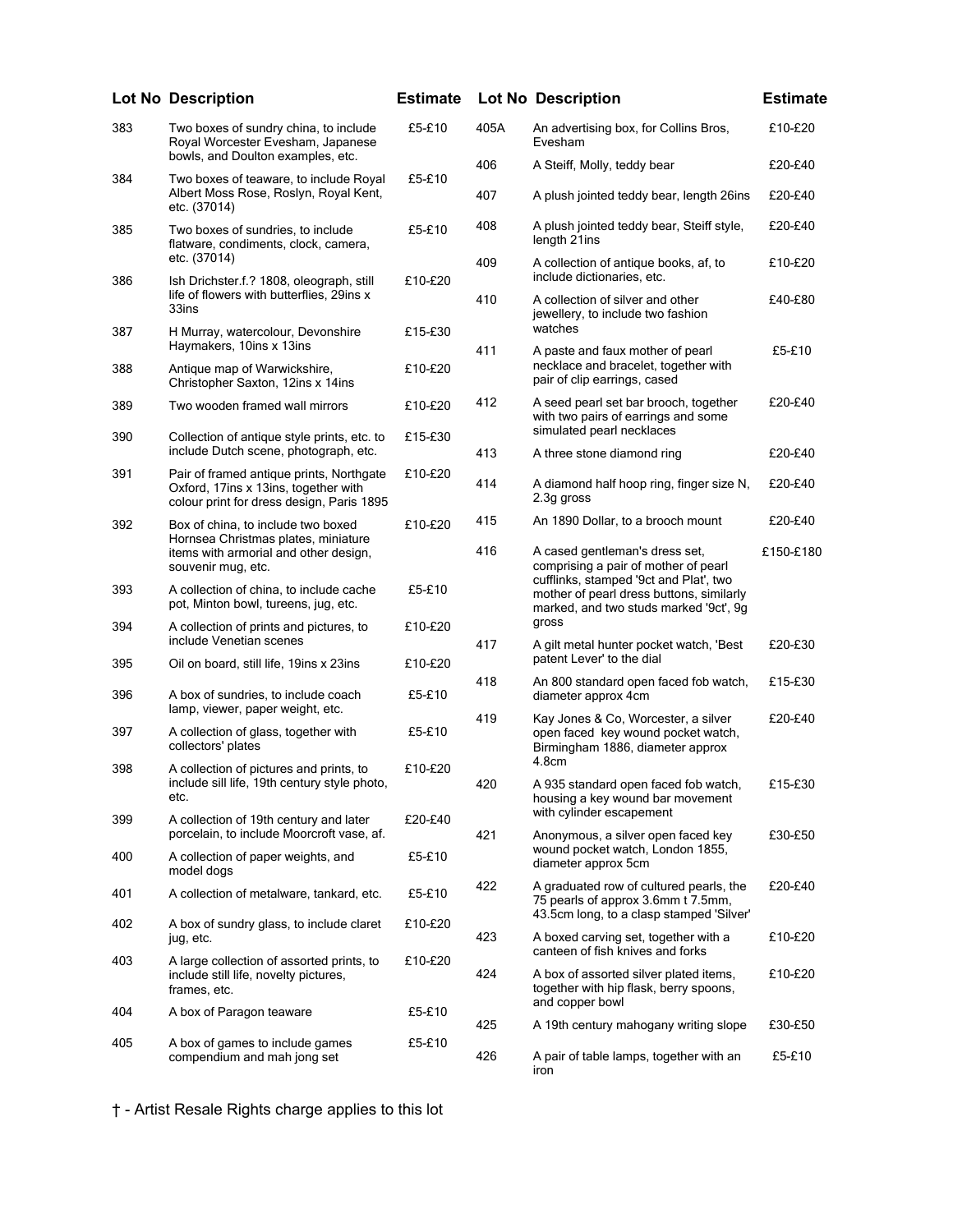|         | <b>Lot No Description</b>                                                                                                                                   | <b>Estimate</b> |      | <b>Lot No Description</b>                                                                                    | <b>Estimate</b> |
|---------|-------------------------------------------------------------------------------------------------------------------------------------------------------------|-----------------|------|--------------------------------------------------------------------------------------------------------------|-----------------|
| 427     | A 19th century crystoleum, of a hunt<br>meet, 6.5ins x 9.5ins                                                                                               | £30-£50         | 446  | A box of ornaments, to include boxed<br>Franz, boxed Poole vase, and Pink<br>Panther soft toy                | £10-£30         |
| 428     | A Mappin and Webb cased canteen,<br>together with additional flatware, pocket<br>binoculars, etc.                                                           | £50-£100        | 447  | Two 1980's Porsche calendars                                                                                 | £20-£40         |
| 429     | An oak cased mantel clock, with brass<br>dial, height 7.5ins, together with a pair<br>of oak bellows                                                        | £10-£20         | 448  | A collection of fishing items, to include<br>reels, two buoyancy aids, model boat,<br>Shakespeare reel, etc. | £20-£40         |
| 430     | A 19th century shaped dish                                                                                                                                  | £10-£20         | 449  | A Malvern print, together with another                                                                       | £5-£10          |
| 431     | A bag of Meccano magazines, a Loco<br>Puff Puff boxed engine, a box Mettype<br>toy typewriter and a Selcol Gala boxed<br>record player                      | £20-£40         | 450  | A large soft toy of a dog, and teddy bear                                                                    | £10-£20         |
|         |                                                                                                                                                             |                 | 451  | Five boxes of books, to include<br>hardback children's examples                                              | £10-£20         |
| $432 +$ | A signed A J Munnings print 16ins x<br>22ins, together with another Munnings<br>print entitled Gypsy Live, 19ins x 24ins<br>(D)                             | £60-£100        | 452  | A metal boot scraper                                                                                         | £5-£10          |
|         |                                                                                                                                                             |                 | 453  | A box of assorted silver plate, to include<br>ornaments, trays, etc.                                         | £10-£20         |
| 433     | Vincent Wilson, watercolour, Stones in<br>a Cornish Hedge, Kithill, 13.5ins x<br>18ins, together with two prints and a<br>material picture by Violet Potter | £40-£80         | 454  | A collection of wash sets                                                                                    | £20-£40         |
|         |                                                                                                                                                             |                 | 455  | A large collection of postcards,<br>including Edwardian examples                                             | £40-£80         |
| 433A    | A box of sundries to include character<br>jugs, Wedgwood, carpentry planes, etc.                                                                            | £10-£20         | 456  | A large collection of books                                                                                  | £10-£20         |
| 434     | A collection of Hornby boxed railway<br>locomotives, together with track and<br>accessories                                                                 | £50-£100        | 457  | A pond yacht, 'Galway Hooker'                                                                                | £50-£100        |
|         |                                                                                                                                                             |                 | 458  | A collection of boxes, writing slopes,<br>together with a desk stand, etc.                                   | £15-£30         |
| 435     | Four boxes of sundry china, glass, etc.                                                                                                                     | £15-£30         | 459  | Two boxes of camera and film                                                                                 | £10-£20         |
| 436     | Two boxes of Hornby, Meccano tin<br>plate carriages and accessories,                                                                                        | £20-£40         | 460  | equipment, including Kodak<br>A collection of books                                                          | £10-£20         |
| 437     | Six boxes of assorted china, glass, etc.                                                                                                                    | £10-£20         | 461  | Two sewing machines                                                                                          | £10-£20         |
| 438     | A collection of photographs, to include<br>Sir Malcolm, Campbell, Amy Johnson,<br>etc.                                                                      | £20-£40         | 462  | A pair of modern, 1920's style, wall<br>lights                                                               | £30-£50         |
| 439     | A box of assorted china, to include<br>Poole vase, figure group, Carlton ware,                                                                              | £5-£10          | 463  | Two hot water urns, together with a coal<br>scuttle and kettle                                               | £10-£20         |
| 440     | etc.<br>A box of sundries, to include scales,                                                                                                               | £10-£20         | 464  | A box to include parasol, oriental style<br>lights, etc.                                                     | £10-£20         |
|         | nutcrackers, papiermache tray, etc.                                                                                                                         |                 | 465  | A box of soft toys, to include Disney<br>examples                                                            | £10-£20         |
| 441     | Five boxes of assorted books, to<br>include hardbacks, art history books,<br>etc.                                                                           | £10-£20         | 466  | A box of china, to include Royal Albert,<br>model elephant, Cantonese style ginger                           | £20-£40         |
| 442     | A box of assorted greetings cards                                                                                                                           | £10-£20         |      | jar, etc.                                                                                                    |                 |
| 443     | A collection of model planes, to include<br>Spitfires, Focke Wulf, etc.                                                                                     | £10-£20         | 467  | A box of sundry china, to include Royal<br>Worcester birds, Cappadimonte, horn<br>beaker, etc.               | £10-£20         |
| 443A    | A collection of assorted prints, including<br>local Malvern scenes, etc.                                                                                    | £10-£20         | 467A | A Harrods EPNS part canteen of cutlery<br>in a wooden box                                                    | £10-£20         |
| 444     | A copper log bin, together with brass<br>trays, framed map, jug and Eastern<br>Benares style table<br>A box of shoe trees, and coat hangers                 | £20-£40         | 468  | 20th century watercolour                                                                                     | £5-£10          |
| 445     |                                                                                                                                                             | £5-£10          | 469  | Watercolour, signed H Walford 1904                                                                           | £10-£20         |
|         |                                                                                                                                                             |                 | 470  | Georgian style print, after Hogarth,                                                                         | £20-£40         |

|      | <b>Lot No Description</b>                                                                                    | <b>Estimate</b> |
|------|--------------------------------------------------------------------------------------------------------------|-----------------|
| 446  | A box of ornaments, to include boxed<br>Franz, boxed Poole vase, and Pink<br>Panther soft toy                | £10-£30         |
| 447  | Two 1980's Porsche calendars                                                                                 | £20-£40         |
| 448  | A collection of fishing items, to include<br>reels, two buoyancy aids, model boat,<br>Shakespeare reel, etc. | £20-£40         |
| 449  | A Malvern print, together with another                                                                       | £5-£10          |
| 450  | A large soft toy of a dog, and teddy bear                                                                    | £10-£20         |
| 451  | Five boxes of books, to include<br>hardback children's examples                                              | £10-£20         |
| 452  | A metal boot scraper                                                                                         | £5-£10          |
| 453  | A box of assorted silver plate, to include<br>ornaments, trays, etc.                                         | £10-£20         |
| 454  | A collection of wash sets                                                                                    | £20-£40         |
| 455  | A large collection of postcards,<br>including Edwardian examples                                             | £40-£80         |
| 456  | A large collection of books                                                                                  | £10-£20         |
| 457  | A pond yacht, 'Galway Hooker'                                                                                | £50-£100        |
| 458  | A collection of boxes, writing slopes,<br>together with a desk stand, etc.                                   | £15-£30         |
| 459  | Two boxes of camera and film<br>equipment, including Kodak                                                   | £10-£20         |
| 460  | A collection of books                                                                                        | £10-£20         |
| 461  | Two sewing machines                                                                                          | £10-£20         |
| 462  | A pair of modern, 1920's style, wall<br>lights                                                               | £30-£50         |
| 463  | Two hot water urns, together with a coal<br>scuttle and kettle                                               | £10-£20         |
| 464  | A box to include parasol, oriental style<br>lights, etc                                                      | £10-£20         |
| 465  | A box of soft toys, to include Disney<br>examples                                                            | £10-£20         |
| 466  | A box of china, to include Royal Albert,<br>model elephant, Cantonese style ginger<br>jar, etc.              | £20-£40         |
| 467  | A box of sundry china, to include Royal<br>Worcester birds, Cappadimonte, horn<br>beaker, etc.               | £10-£20         |
| 467A | A Harrods EPNS part canteen of cutlery<br>in a wooden box                                                    | £10-£20         |
| 468  | 20th century watercolour                                                                                     | £5-£10          |
| 469  | Watercolour, signed H Walford 1904                                                                           | £10-£20         |
| 470  | Georgian style print, after Hogarth,<br>Simon Lord Lovat                                                     | £20-£40         |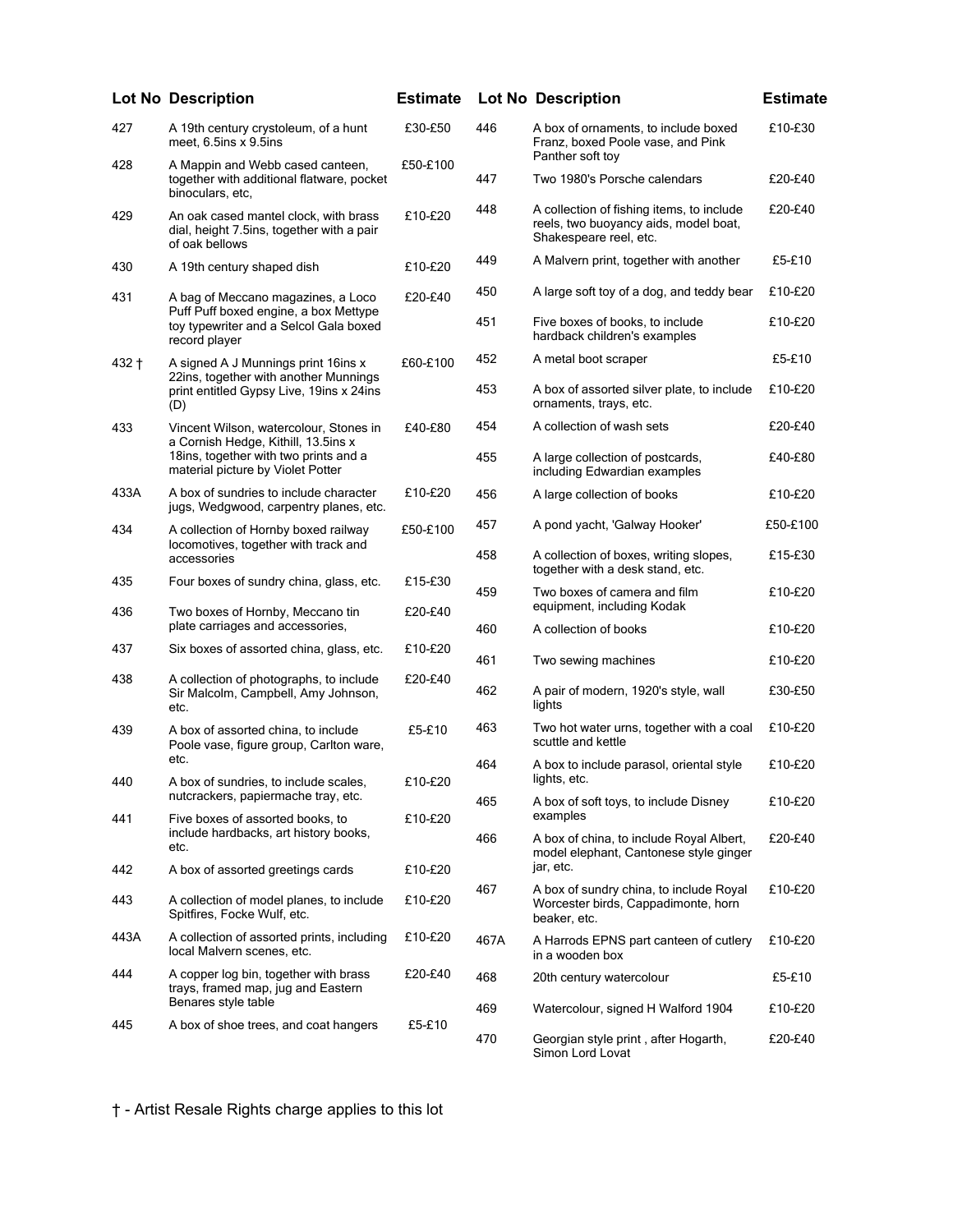|     | <b>Lot No Description</b>                                                                                                                                                                     | <b>Estimate</b> |                                                                                                                          | <b>Lot No Description</b>                                                                                          | <b>Estimate</b> |
|-----|-----------------------------------------------------------------------------------------------------------------------------------------------------------------------------------------------|-----------------|--------------------------------------------------------------------------------------------------------------------------|--------------------------------------------------------------------------------------------------------------------|-----------------|
| 471 | A B Underhill, two watercolours,<br>Kingfisher and another bird, 10ins x<br>7.5ins                                                                                                            | £10-£20         | 492                                                                                                                      | Three watercolours, together with four<br>19th century style prints                                                | £10-£20         |
| 472 | Oil on canvas, pair, portraits of North                                                                                                                                                       | £10-£20         | 493                                                                                                                      | Beryl Hemming, four watercolours,<br>three of flowers and one of pears                                             | £5-£10          |
| 473 | American indigenous women<br>Collection of assorted prints and                                                                                                                                | £10-£20         | 494                                                                                                                      | Three lady's astrakhan style fur coats,<br>with fur collars                                                        | £20-£40         |
| 474 | watercolours, to include botanical<br>examples, frames, etc.<br>Three oil paintings                                                                                                           | £5-£10          | 495                                                                                                                      | A collection of radios, to include<br>Grundig, Hacker, and Sony, together<br>with a Murphy TV                      | £20-£40         |
| 475 | E H Hargrave, large collection of<br>drawings, to include musical subjects,<br>and local scenes, etc.                                                                                         | £50-£100        | 496                                                                                                                      | A large cheese dish, with glass dome,<br>over a marble base set in a wooden<br>frame, with cheese knife            | £20-£30         |
| 476 | John Harris, watercolour, The Malvern<br>in Winter, 9ins x 18ins, together with<br>Beryl Hemming, watercolour, Gloriosa<br>Lily, 20.5ins x 10.5ins, another Beryl<br>Hemming and other prints |                 | 497                                                                                                                      | A large novelty model cat stool                                                                                    | £10-£20         |
|     |                                                                                                                                                                                               |                 | 498                                                                                                                      | A wrought iron stick stand                                                                                         | £5-£10          |
|     |                                                                                                                                                                                               |                 | 499                                                                                                                      | Three wrought iron train plates                                                                                    | £10-£20         |
| 477 | A Terence Cuneo print, railway scene,<br>31ins x 23ins                                                                                                                                        | £15-£30         | 500                                                                                                                      | A collection of programmes, to include<br>Silverstone, with other motoring,<br>entertainment and sporting examples | £10-£20         |
| 478 | A 19th century banjo barometer,<br>marked de Steffani                                                                                                                                         | £10-£20         | 501                                                                                                                      | Four boxes of assorted sundry china,                                                                               | £10-£20         |
| 479 | A L Hammonds, charcoal on paper,                                                                                                                                                              | £30-£50         |                                                                                                                          | glass, etc.                                                                                                        |                 |
|     | RAF Biggin Hill engine on Severn<br>Valley Railway, 15ins x 20ins                                                                                                                             |                 | 502                                                                                                                      | A collection of Royal Worcester blue<br>and white patterned teaware                                                | £15-£30         |
| 480 | Two limited edition colour engravings,<br>possibly Wiles or Miles, 9.25ins x 9ins,<br>together with another colour print,                                                                     | £30-£50         | 503                                                                                                                      | A box of sundries, to include Doulton<br>ornaments, af                                                             | £10-£20         |
|     | landscape, 8ins x 11.5ins                                                                                                                                                                     |                 | 504                                                                                                                      | A box of ornaments, to include enamel<br>boxes, cloisonné style, etc.                                              | £15-£30         |
| 481 | Fred Tucker, two watercolours, one of a<br>river scene and one a rural scene,<br>1928, 13ins x 20ins and 10ins x 18ins                                                                        | £30-£50         | 505                                                                                                                      | A box of carved figures                                                                                            | £10-£20         |
| 482 | A D Bell, watercolour, Off Penzance,<br>9.5ins x 14ins                                                                                                                                        | £50-£100        | 506                                                                                                                      | A 20th century doll                                                                                                | £10-£20         |
| 483 | A D Bell, watercolour, Return of the<br>Pilot, 10ins x 14ins                                                                                                                                  | £50-£100        | 507                                                                                                                      | A box of assorted ornaments, Beswick,<br>porcupine box, etc.                                                       | £5-£10          |
| 484 | Barrie A F Clark, colour print, Spitfire,<br>17ins $x$ 35.5ins                                                                                                                                | £10-£20         | 508                                                                                                                      | A collection of boxed Subbuteo players,<br>together with pitch cloth, and equipment                                | £20-£40         |
| 485 | Two C H Fry, watercolours, London                                                                                                                                                             | £30-£50         | 509                                                                                                                      | A collection of Meccano, Lego, and<br>boxed Britain model of a Howitzer                                            | £5-£10          |
|     | scenes, 11ins x 14ins, and 10ins x<br>14ins, together with an oil on board,<br>marine scene, 7ins x 9.5ins                                                                                    |                 | 510                                                                                                                      | Four boxes of assorted china and glass,<br>cake tine, etc.                                                         | £5-£10          |
| 486 | A table top game, Carrom                                                                                                                                                                      | £5-£10          | 511                                                                                                                      | A box of sundries to include resin chess<br>set, boxed Worcester plate,                                            | £10-£20         |
| 487 | Joshua Cristall, pen, ink and<br>watercolour, Warwick Castle, 8.5ins x<br>$12.5$ ins                                                                                                          | £40-£60         |                                                                                                                          | Staffordshire model, etc.                                                                                          |                 |
|     |                                                                                                                                                                                               |                 | 512                                                                                                                      | A box of assorted Meccano<br>items, together with Aston Martin DB5<br>model, Atlas edition, modern Dinky           | £20-£40         |
| 488 | Graham Howlett, watercolour, sail boats<br>on water with thatched house, 14ins x<br>20ins                                                                                                     | £30-£50         | Supertoy of Leyland Octopus (made in<br>China)                                                                           |                                                                                                                    |                 |
| 489 | Four Antique colour prints, May, June<br>July and September, 10ins x 13.5ins                                                                                                                  | £10-£20         | 513<br>Six Hermann limited edition teddy<br>bears, to include Tee Time bear, Teddy<br>Bear's Grandpa, Blue Bell, Vivaldi |                                                                                                                    | £40-£80         |
| 490 | Collection of assorted prints                                                                                                                                                                 | £5-£10          |                                                                                                                          | Musical bear, etc.                                                                                                 |                 |
| 491 | Three posters                                                                                                                                                                                 | £10-£20         | 514                                                                                                                      | Two limited edition Hermann toys, Big<br>Red Panda bear, together with a<br>Raccoon                                | £30-£50         |

|     | <b>Lot No Description</b>                                                                                                                                  | <b>Estimate</b> |
|-----|------------------------------------------------------------------------------------------------------------------------------------------------------------|-----------------|
| 492 | Three watercolours, together with four<br>19th century style prints                                                                                        | £10-£20         |
| 493 | Beryl Hemming, four watercolours,<br>three of flowers and one of pears                                                                                     | £5-£10          |
| 494 | Three lady's astrakhan style fur coats,<br>with fur collars                                                                                                | £20-£40         |
| 495 | A collection of radios, to include<br>Grundig, Hacker, and Sony, together<br>with a Murphy TV                                                              | £20-£40         |
| 496 | A large cheese dish, with glass dome,<br>over a marble base set in a wooden<br>frame, with cheese knife                                                    | £20-£30         |
| 497 | A large novelty model cat stool                                                                                                                            | £10-£20         |
| 498 | A wrought iron stick stand                                                                                                                                 | £5-£10          |
| 499 | Three wrought iron train plates                                                                                                                            | £10-£20         |
| 500 | A collection of programmes, to include<br>Silverstone, with other motoring,<br>entertainment and sporting examples                                         | £10-£20         |
| 501 | Four boxes of assorted sundry china,<br>glass, etc.                                                                                                        | £10-£20         |
| 502 | A collection of Royal Worcester blue<br>and white patterned teaware                                                                                        | £15-£30         |
| 503 | A box of sundries, to include Doulton<br>ornaments, af                                                                                                     | £10-£20         |
| 504 | A box of ornaments, to include enamel<br>boxes, cloisonné style, etc.                                                                                      | £15-£30         |
| 505 | A box of carved figures                                                                                                                                    | £10-£20         |
| 506 | A 20th century doll                                                                                                                                        | £10-£20         |
| 507 | A box of assorted ornaments, Beswick,<br>porcupine box, etc.                                                                                               | £5-£10          |
| 508 | A collection of boxed Subbuteo players,<br>together with pitch cloth, and equipment                                                                        | £20-£40         |
| 509 | A collection of Meccano, Lego, and<br>boxed Britain model of a Howitzer                                                                                    | £5-£10          |
| 510 | Four boxes of assorted china and glass,<br>cake tine, etc.                                                                                                 | £5-£10          |
| 511 | A box of sundries to include resin chess<br>set, boxed Worcester plate,<br>Staffordshire model, etc.                                                       | £10-£20         |
| 512 | A box of assorted Meccano<br>items, together with Aston Martin DB5<br>model, Atlas edition, modern Dinky<br>Supertoy of Leyland Octopus (made in<br>China) | £20-£40         |
| 513 | Six Hermann limited edition teddy<br>bears, to include Tee Time bear, Teddy<br>Bear's Grandpa, Blue Bell, Vivaldi<br>Musical bear, etc.                    | £40-£80         |
| 514 | Two limited edition Hermann toys, Big<br>Red Panda bear, together with a                                                                                   | £30-£50         |